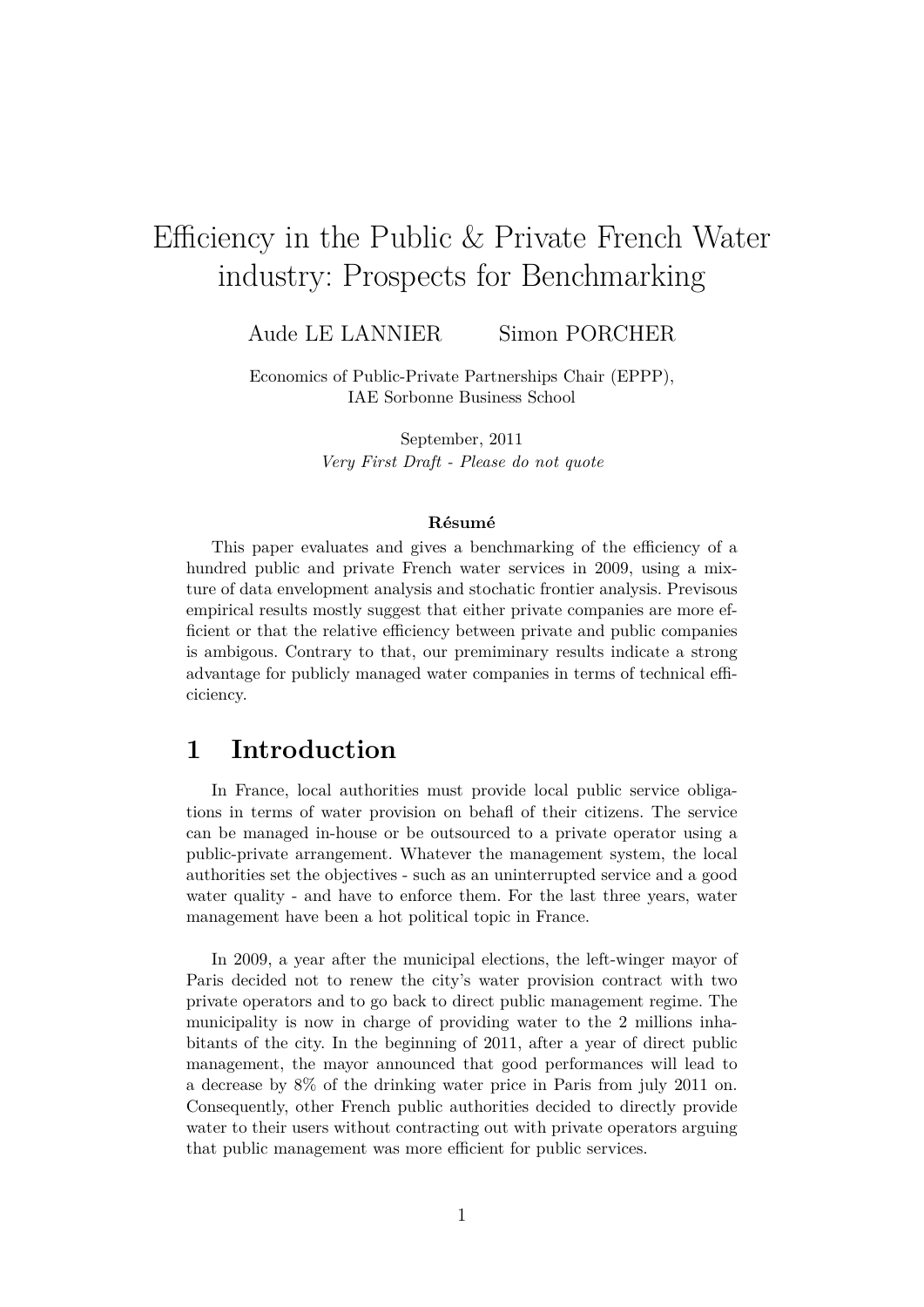This paper addresses the relative efficiency of public and private (or mixed) managed of water services in France. To do so, we evaluate water producers in terms of their ability to minimize their revenues and debts in the provision of given outputs, relative to the performance of other producers in our comparison set. We indeed consider that efficient water services operate with low revenue and debt for a given level of outputs. The latter are divided between physical outputs such as the volume of billed water, the length of main and the number of customers and quality outputs such as customer's satisfaction, water quality, and index of the companies' knowledge about its network and the linear leakage index measured as the ratio between the average amount of daily leakages in cubic meters and the length of the distribution network. However, one may argue that efficiency depends also on the characteristics of the environment in which production is carried out, hazard such as good and bad luck and management efficiency. To take into account these effects, we include a set of environmental variables<sup>1</sup> and we run a three-stage Data Envelopment Analysis (DEA), a widely used linear programming technique to assess the relative producer performance. The three-stage DEA method is the following. In the firststage, a conventional oriented DEA using only inputs and outputs is run. In the second-stage, we regress the slacks of the first-stage against the environmental variables and an error term using a Stochastic Frontier Analysis (SFA) to purge the possible managerial efficiencies and statistical noise. Finally, the third-stage is a DEA like in the first-stage with outputs corrected for the impacts of the environmental variables and statistical noise (but taking into account managerial efficiency). This allows us to benchmark the performance of water services without and to control for endogeneity in the management selection made by the municipalities. We then rank the municipalities according to their efficiency scores.

A large number of studies uses a benchmarking method to evaluate the efficiency of publicly and privately managed water services in industrialized and developing countries. For example, [Bhattacharyya et al.](#page-15-0) [\[1995\]](#page-15-0), using a translog variable cost function on 221 US water utilities, find that US publicly owned water utilities are more efficient. The same result is found by [Shih et al.](#page-18-0) [\[2004\]](#page-18-0) who apply DEA to two US datasets. No significant results are obtained by [Saal et al.](#page-18-1) [\[2007\]](#page-18-1), who apply SFA to ten British and Welsh private water and sewerage companies, neither [Garcia-Sanchez](#page-17-0) [\[2006\]](#page-17-0) who use DEA for Spanish water utilities nor [Saal and Parker](#page-18-2) [\[2000,](#page-18-2) [2001\]](#page-18-3), who apply Total Factor Productivity (TFP) analysis to a panel of ten UK private companies. In developing countries, studies find a slight positive impact of private ownership on company efficiency.

[Kirkpatrick et al.](#page-17-1) [\[2006\]](#page-17-1) use DEA and SFA to determine the impact of ownership structure on efficiency performance in African countries. Hi-

<sup>1.</sup> Water source origin, a dummy that takes 1 if the area is touristic, density of population, a dummy that takes 1 if the area is interconnected, a dummy that takes 1 if the water and sewerage services are managed by the same operator, a dummy equals to 1 if the operator is public.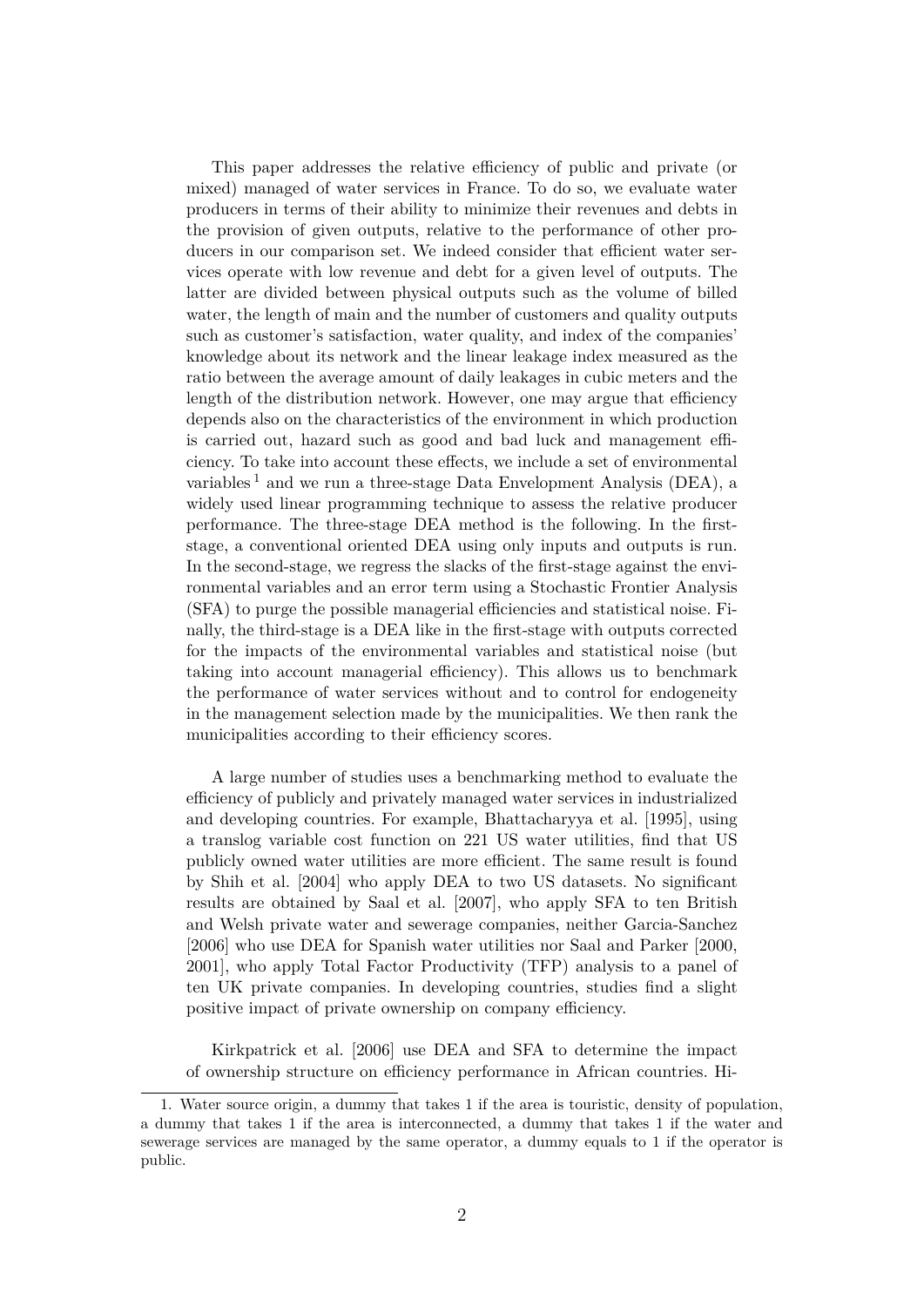gher relative efficiency is shown for privately owned utilities, when using DEA method, whereas no statistically significant results for the impact of ownership is found with SFA. [Estache and Kouassi](#page-16-0) [\[2002\]](#page-16-0) estimate a Cobb-Douglas production function for 21 African water utilities. Their results indicate that private ownership significantly decreases inefficiency. No significant differences between efficiency under public and private ownership are observed by [Estache and Rossi](#page-17-2) [\[2002\]](#page-17-2), who estimate a Cobb-Douglas variable cost function using data from 50 water utilities in developing and transition countries in the Asian and Pacific region.

In France, where there is no national regulator, water distribution is increasingly coming under scrutiny by operators, policymakers, and researchers. Benchmarking is a means that is widely used in various countries and sectors (see [Lévêque](#page-17-3) [\[2005\]](#page-17-3)) to provide information and incentives to utilities (see for instance [Shleifer](#page-18-4) [\[1985\]](#page-18-4) and [Auriol](#page-15-1) [\[2000\]](#page-15-1)). While early applications of benchmarking techniques have been practiced in the UK, most compartive studies between public and private management in the French water sector such as [\(Carpentier et al.](#page-16-1) [\[2005\]](#page-16-1) and [Chong et al.](#page-16-2) [\[2006\]](#page-16-2)) use econometric methods. This is partly due to the missing data on costs, revenues and quality indicators. Since the 2007 decree and the implementation of the *French National Observatory of Water and Aquatic Environments* (ONEMA) the same year, the idea of a benchmarking of water services in France got more popular. The *Fédération Nationale des Communes Concédantes et Régies* (FNCCR), an association of municipally elected persons who manage public services, has already financed two benchmarking studies on 31 voluntary French water provision services on 2008 and 2009 datasets. By the same token, the *Professional Association for Water Companies* (FP2E for *Fèdèration Professionnelle des Entreprises de l'Eau*), a group of private firms operating in the water and sewage sector, also collect data and finance studies [\(Group](#page-17-4) [\[2007\]](#page-17-4)) on the relative performances of direct and delegated management. Finding the regulating tools that will reduce the information asymmetry between local authorities and water companies and promote the performance objectives in the water industry has become a broadly shared goal. Assessing relative performances can become a valuable regulatory instrument and is beginning to gain popularity in France.

This paper contributes to the previous literature in three different ways. Firstly, in addition to traditional measures of technical efficiency, we take quality indicators into account to assess the performance of water services and debt as an input. Quality indicators are important because they usually warrant attention of the civil society, especially because water companies must comply with quality standards and public service expectations. Debt is an important input as a municipality with a low-pricing strategy may be willing to increase its water debt for political purposes. Secondly, we mix different benchmarking models. These approaches need to be robust to be accepted by stakeholders (see for instance [Berg and Lin](#page-15-2) [\[2008\]](#page-15-2) <sup>2</sup> and [Sage](#page-18-5)

<sup>2.</sup> As argued by [Berg and Lin](#page-15-2) [\[2008\]](#page-15-2), "*If the criterion of consistency is not met, these groups [the stakeholders] cannot be confident that the relative performance indicators are meaningful.*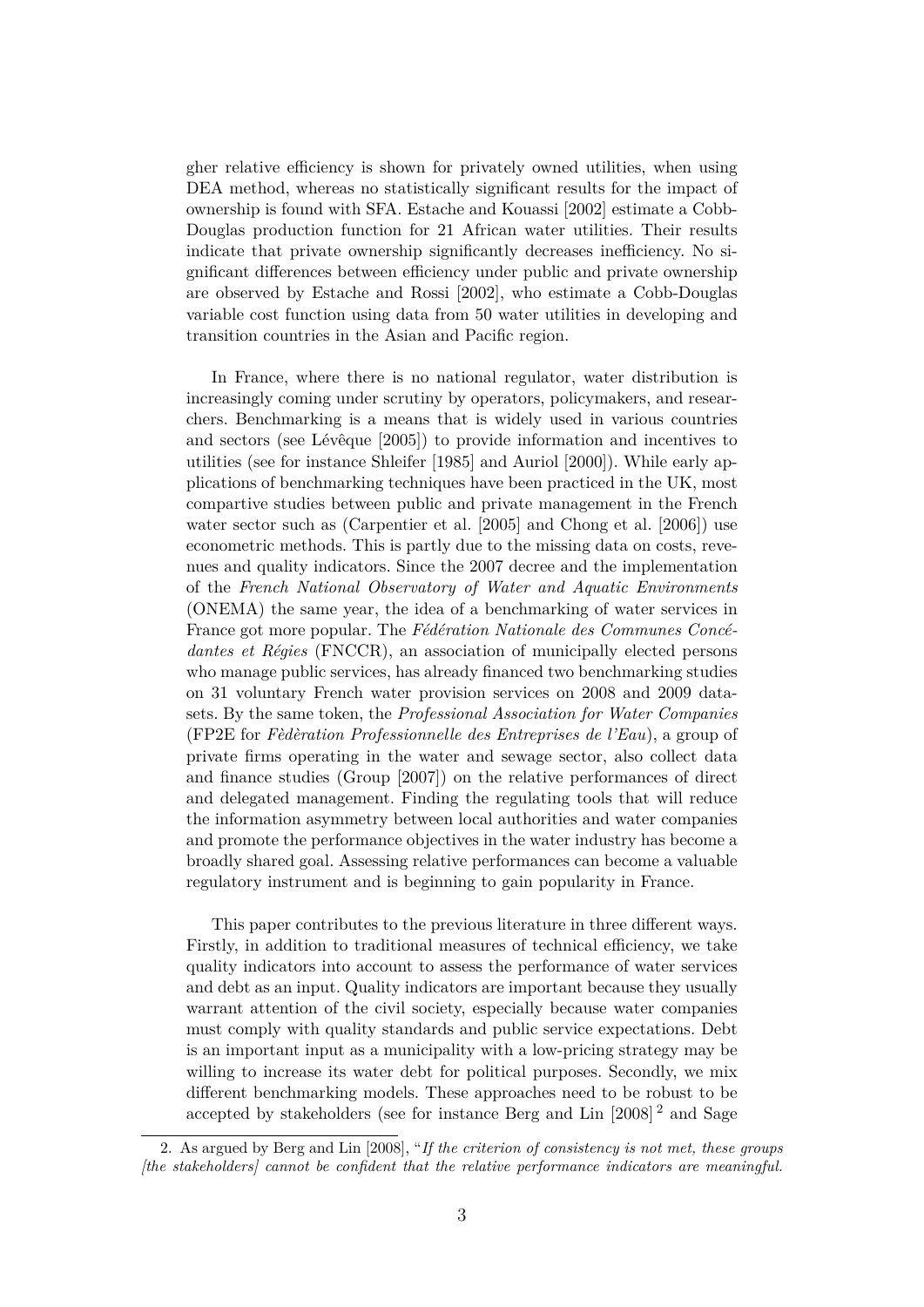[\[1999\]](#page-18-5)). Consistent results will improve the relevance of benchmarking tools, the reliability of performance rankings and finally, it will limit enforcement difficulties of . Eventually, our results indicate that publicly managed French water utilities are more efficient, in average, when applying a DEA-based benchmarking and a heterogeneity control with SFA method, even if we take into account public debt.

The outline of the paper is the following. Section [2](#page-3-0) provides a general description of the regulatory regime and the institutional framework for the French water industry. The model specification is set out in section [3.](#page-5-0) Section [4](#page-6-0) focuses on the input, output and environmental variables along with the arguments that support their choice. Empirical results are presented and discussed in section [5.](#page-13-0) A brief conclusion follows.

# <span id="page-3-0"></span>**2 The Water Sector in France**

### **2.1 The provision of water in France**

In France, municipalities must provide local public services that have public good characteristics. This provision can be made by the municipality alone or by a group of municipalities that collectively engage to provide one or several public services.As there is no national regulator for these services, local public authorities define the general principles governing those services on behalf of their citizens : they monitor prices, control entry and exit of firms into the market, organize competition and ensure uninterrupted service. Regulation has thus been replaced by a contract in the case of a private operator or a decision of the municipality board in the case of public operation. In the case of a delegated management, public authorities face the classic regulatory problem : they are in an information asymmetry position and have few tools to carry out their essential tasks.

Water provision is a broad subject implying four public services. On the one hand, water provision refers to the production and the distribution of water ; on the other hand, sewerage implies wastewater collection and treatment. Due to potential scope economies, water provision and sewerage can be run by the same operator <sup>3</sup> but through two separated contracts.

Furthermore, rules have been defined to ensure that standards are respected during the operation to limit the potential opportunistic behavior of operators. These rules support water quality, duration of contracts and information about management and provision quality. In the case of water

*However, when alternative methodologies yield broadly similar rankings, stakeholders are less likely to engage in acrimonious high-stakes disputes.*"

<sup>3.</sup> An official report by Dexia, a French financial intermediary, states that 63% of French medium-sized cities contract out the services of potable water treatment and distribution and 58% also contract out their sewerage services. It is however difficult to have a precise estimation of how many municipalities and communities have contracted out both services with the same operator.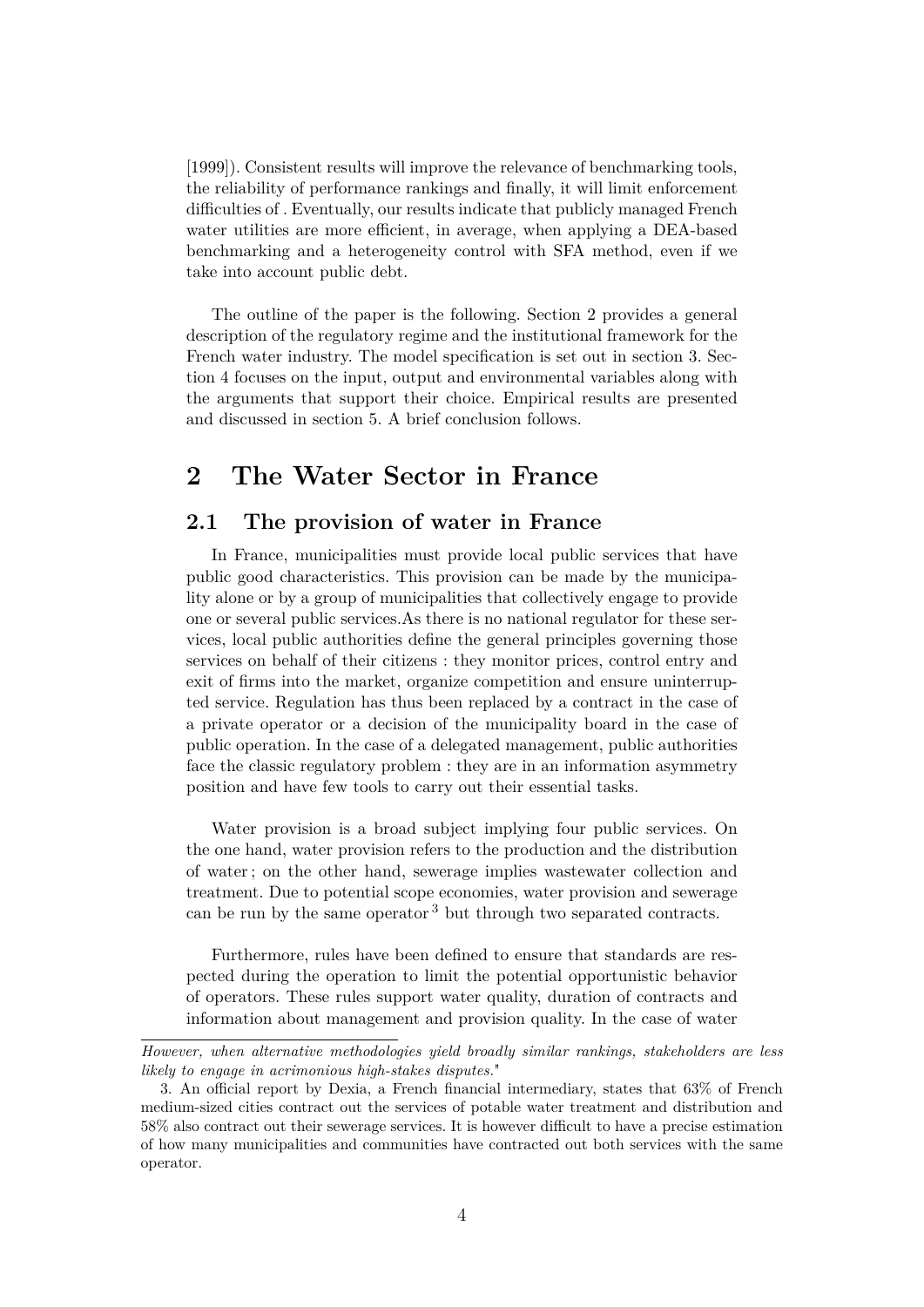quality, a precise definition of more than 60 verifiable quality parameters has been set by the 1992 water act to ensure that water services, would it be private or public, respect quality standards. Consequently, water quality is respected and is rarely below a 95% score of conformity to the standards of the microbiological analysis. Moreover, limits on duration have been implemented and management and provision information is now required to be publicly reported. To ensure that competition between operators arises, the "*Barnier Law*"(1995) gives a clear limitation to the duration of contracts and include an automatic renegotiation of the contract every five years. To struggle against information asymmetries, the executive power passed a decree in 2007 that forces municipalities and communities to provide 14 performance indicators in the *Annual Report on Prices and Service Quality* (RPQS in French) of the mayor. These performance indicators and other data about water and sewerage services are being collected for 2009 by the *French National Observatory of Water and Aquatic Environments* (ONEMA in French) to provide data in order to inform users and citizens about their water services.

### **2.2 The institutional framework of water industry in France**

In France, each local public authority may choose a particular contractual form from the differentiated set of alternatives. Although some municipalities manage production through a *direct public management* and undertake all operations and investments needed for the provision of the service, the hiring of a private operator, independent of the local government, to manage the service and operate facilities is common.

In the latter case, the local public authority may choose to involve an outside firm in the operation of the service choosing a *gerance contract* in which it pays an external operator a fixed fee, or an *intermediary management contract*, i.e. a gerance contract but with a small part of the company's revenues depending on its performance. Such contracts provide few incentives to reduce costs and transfer few risks and decision rights to the private water company. Between *gerance contract* and privatization, there are two main *delegated management* contracts <sup>4</sup> . *Lease* contracts are characterized by investments to maintain the network and a financial compensation directly through customer receipts. In the *concession contract*, the external company also undertakes construction risk, as it must finance a large part of investments over the duration of the contract. *Lease* and *concession* contracts differ from the previous ones in that they give companies incentives to reduce costs, and companies share risk in exchange for greater decision rights and claims on revenues.

The institutional framework to select the private partner is the following. Since the "*Sapin law*" (1993), if the public authority chooses a lease

<sup>4.</sup> Our sample has only *delegated management contracts*.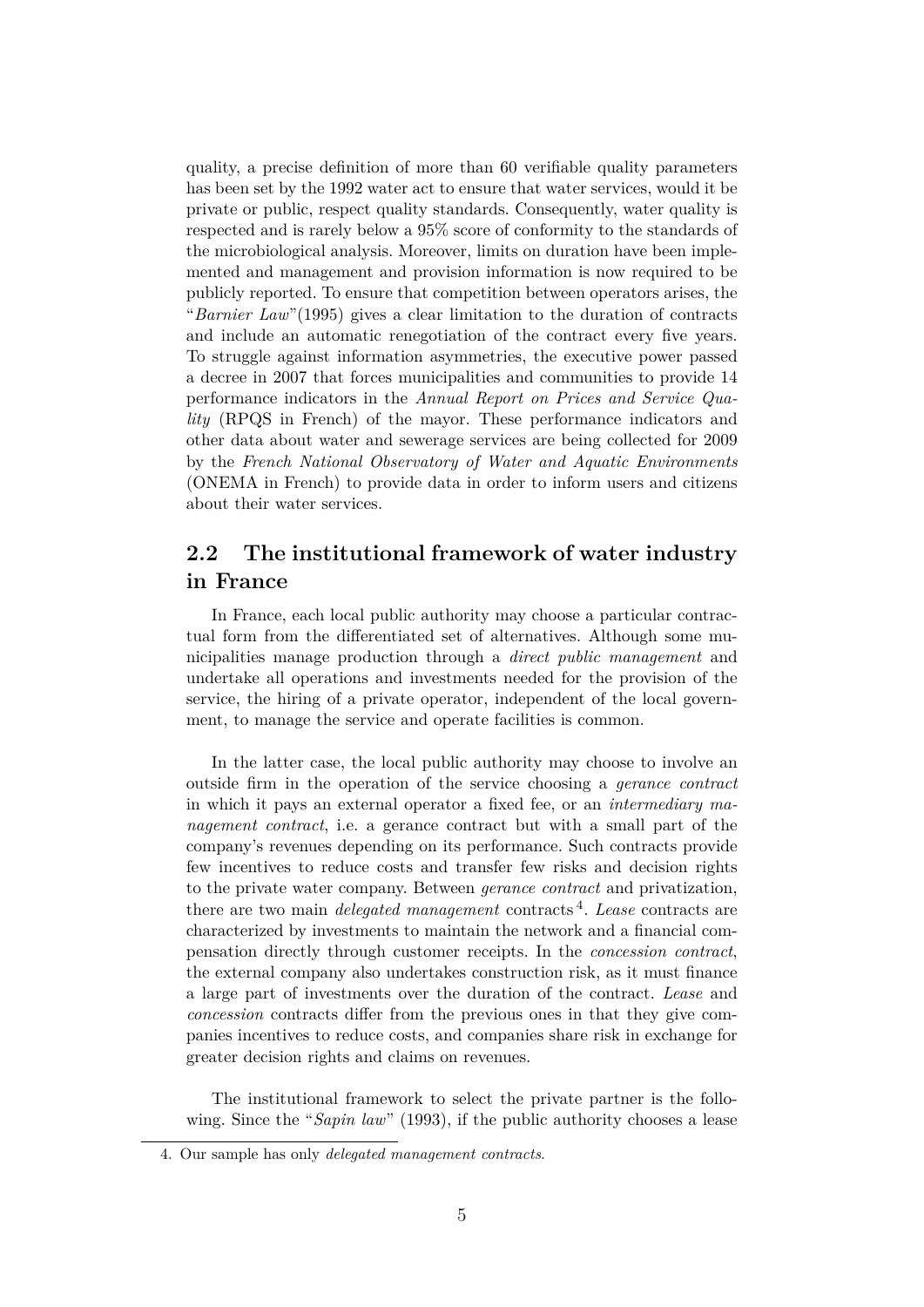or a concession contract, it selects its partners in two steps. First, the public authority launches a classical invitation to tender that is open to all interested private water companies. Second, there is a negotiation phase between the public authority and potential entrants that it shortlists. At the end of the negotiation, the public authority chooses its final partner for the duration of the contract. The selection of the private company follows the *intuitu personae* principle according to which the municipality or the community sets a list of criteria to select the firm that is considered as the best partner. However, the number of bidders remains low, around 1.9 for each bidding process (Guérin-Schneider and Lorrain, [2003]).

### <span id="page-5-0"></span>**3 The model specifications**

#### **3.1 Methodology**

In 1957, Farrell introduced a data envelopment methodology<sup>5</sup> for the measurement of economic efficiency. From an input-oriented perspective  $6$ , technical efficiency is associated with the ability to produce on the efficiency boundary of the production possibility set given a predetermined quantity of output.

The basic DEA model described evaluates economic efficiency using traditional input and output variables but it does not consider the potential role that environmental factors may have on companies' performances. Several models have been developed in order to incorporate environmental effects into a DEA-based performance evaluation. <sup>7</sup> One possible approach is to include the environmental variables directly into the linear programming formulation either as non-discretionary inputs, outputs or neutral variables, according to the circumstances [\(Ferrier and Lovell](#page-17-5) [\[1990\]](#page-17-5)). This requires that further linear programming constraints be included. As a consequence, only few environmental variables can simultaneously be taken into account to avoid excessive restriction of the reference set, hence reduction of the discriminatory power of DEA.

A possible approach to better evaluate the producer performance is to adopt a multi-stage DEA analysis. This ensures that the comparison is made among units which operate under similar environmental conditions, thus eliminating the environmental effects from the single company's performance assessment. As noted by [Erbetta and Cave](#page-16-3) [\[2007\]](#page-16-3), both these approaches are, however, deterministic and so they fail to take into consi-

<sup>5.</sup> For a comprehensive description of DEA models, see [Charnes et al.](#page-16-4) [\[1978\]](#page-16-4), [Thanassoulis](#page-18-6) [\[2000a](#page-18-6)[,b\]](#page-18-7), [Charnes et al.](#page-16-5) [\[1994\]](#page-16-5) and [Cooper et al.](#page-16-6) [\[2004\]](#page-16-6)

<sup>6.</sup> In principle, economic efficiency may be measured using an input or an output-oriented approach. In the first case, the input use is minimized given a certain amount of output, while in the second the output is maximized for a given level of inputs. Generally, the adoption of an input-oriented framework is preferred when public utilities are considered as the demand of service the suppliers must provide may be seen as exogenous

<sup>7.</sup> See [Coelli et al.](#page-16-7) [\[1998\]](#page-16-7) for details on these models.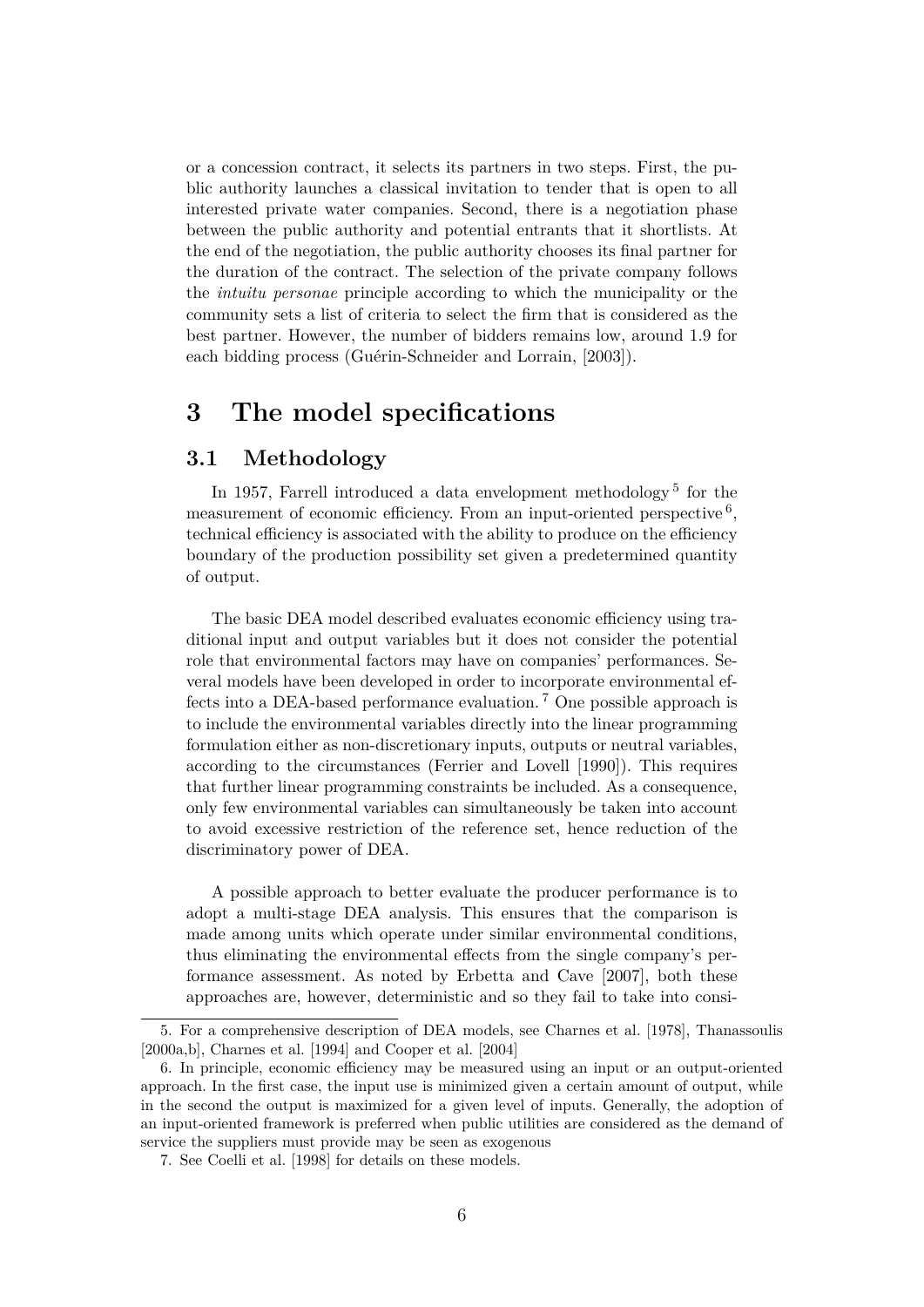deration the effects of statistical noise on efficiency performance.

Another group of models is based on two-stage mixed approaches which imply a regression-based second stage. These models involve solving a DEA problem in a first stage using traditional input and output variables in order to calculate initial efficiency measures. The efficiency scores are then regressed upon a set of environmental variables in a second stage, the objective being to determine the signs, as well as the significance of the coefficients of the environmental variables and to consider the impact of noise (see for intance [Bhattacharyya et al.](#page-15-3) [\[1997\]](#page-15-3)) by adjusting the first stage efficiency scores.

For their part, [Fried et al.](#page-17-6) [\[1999\]](#page-17-6) introduced a three-stage approach where the initial DEA efficiency scores based exclusively on output and input are then regressed in the second stage using a tobit upon a vector of environmental factors. Predicted values of the impact of the environmental effects can then be computed. In the third stage, the original data are adjusted to account for the effect of environmental variables and DEA is re-run in order to obtain new DEA scores unaffected by environmental characteristics. This approach, however, is unable to account for the role of statistical noise on efficiency.

In order to embody the action of both environmental variables and statistical noise upon efficiency, we adopted, like [Erbetta and Cave](#page-16-3) [\[2007\]](#page-16-3) a three-stage approach proposed by [Fried et al.](#page-17-7) [\[2002\]](#page-17-7). This mixed approach which combines DEA and SFA makes it possible to obtain a measure of the intrinsic managerial performance, separately both from the impacts of the environmental characteristics in which production takes place and from random noise. As SFA is regression-based, it can isolate managerial inefficiencies from environment effects and statistical noise in the second stage. In the last stage, producers' inputs are adjusted to account for the environmental effects and statistical noise identified in stage two and DEA is run again to re-evaluate producer performance.

#### **3.2 Model set-up**

TBD.

### <span id="page-6-0"></span>**4 Data**

A data collection has been launched to get the 2009 *Annual Reports on Prices and Service Quality* (*RPQS*) of the 325 bigger French water services. When we could not access the Annual *RPQS*, we used the *Delegate Annual Reports* of 2009. Like in many empirical studies, we focus only on the water service and we do not consider the sewerage one.<sup>8</sup> We finally managed to

<sup>8.</sup> A on sewerage activities would be constrainted by a lack of comparators.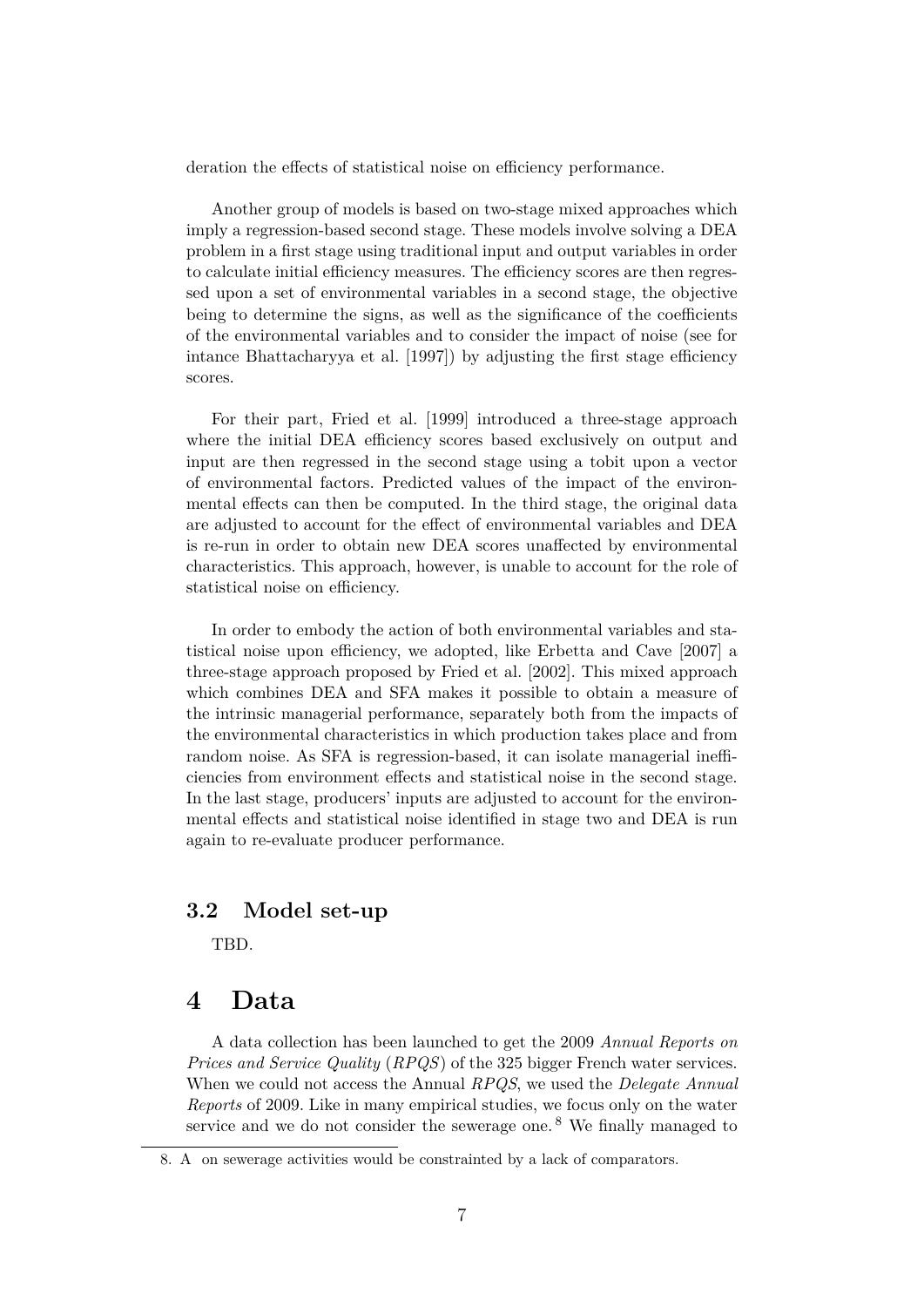get only 275 reports but the sample gets smaller according to the variables that we want to take into account.

#### **4.1 Dependent variables**

We use companies' revenue (*REV*) and debt (*DEBT*) as dependent variables. The total companies' revenue mainly depends on the price paid by consumers and the number of cubic meters billed, but it also includes other products and profits from works on the networks. In France, the price of water is divided between a fixed fare and a variable part depending on the consumption pattern of the user. A part of the profit coming from the water sales can be paid back to the community or to the municipality in accordance with the contractual design. The final price paid by the consumer includes also several taxes transfered to the water public agencies and to the state. As these taxes are fixed according to the regulation statutory, it does not reflect the performance of the service. We thus use as an input the revenue of the water service excluding the revenues coming from the other products, the works on the networks and the product of public taxes. The remaining part represents the revenues from the water sales that are shared between the private water company and the public authority. Most of studies in the water industry use the operating costs as the dependent variable (see for instance [Cubbin and Tzanidakis](#page-16-8) [\[1998\]](#page-16-8) and [Thanassoulis](#page-18-6) [\[2000a](#page-18-6)[,b\]](#page-18-7) in the case of water companies in England and Wales, [Corton](#page-16-9) [\[2003\]](#page-16-9) for water companies in Peru, [Tupper and Resende](#page-18-8) [\[2004\]](#page-18-8) for water and sewerage companies in Brazil and [Corton and Berg](#page-16-10) [\[2009\]](#page-16-10) for Central American water utilities). However, we had not been able to collect a lot of information on this variable as it is often not written in the reports. However, using revenues is meaningful as most contracts are lease contracts which are close to cost-plus contracts : the price is decided by the municipality after having been informed of the operator costs. This is in line with the "water pays water" principle according to which the price of water must cover the production costs. By including the *REV* variable as an input, we first assume that lower revenues reflect lower operating costs (and therefore lead to lower final prices paid by users). Therefore, a water provision unit will be more efficient the lower the revenues for a given level of outputs.

We also used, as an input and as a control in a second test, the debt (in euros) contracted by the public authority for the specific water public service. This means that the water service budget is separated from the whole municipal budget. The debt problem is twofold. On the one hand, a water service could choose to increase its short-term debt to decrease final prices rather than improving its operating efficiency (with lower revenues). This could be especially true for directly run services. On the other hand, a long-term water service debt could mean that revenues (costs) will increase in order to pay the debt service. Therefore, according to our discussions with public and private water services, we assume that a water provision unit will be all the more efficient that it operates with relatively low revenue and debt, for a given level of outputs.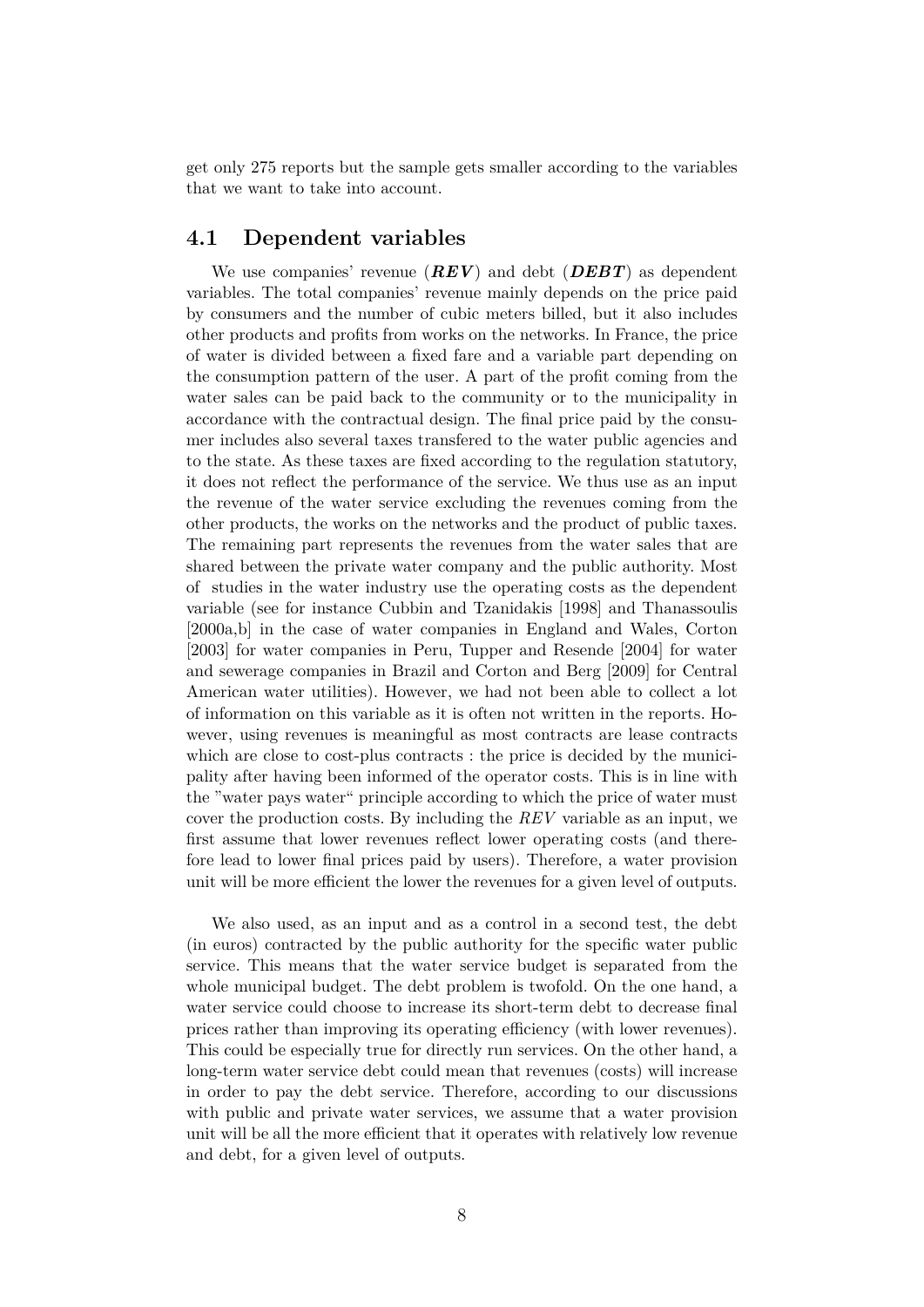#### **4.2 Physical outputs**

In order to compare water provision units' performance, we use the three traditional physical outputs used in the literature : the volume of water billed in cubic meters (*VOL*), the number of customers (*CUST*) and the length of main in kilometers (*LENG*).

The volume of water billed is a conventional measure of the water production activity and is represented, in our database, by the total volume of water delivered and billed to households and non-households.

The number of customers is also a commonly used output (see for instance [Saal and Parker](#page-18-2) [\[2000\]](#page-18-2), [Lin](#page-17-8) [\[2005\]](#page-17-8), [Berg and Lin](#page-15-2) [\[2008\]](#page-15-2), [Corton and](#page-16-10) [Berg](#page-16-10) [\[2009\]](#page-16-10), [Picazo-Tadeo et al.](#page-17-9) [\[2008\]](#page-17-9) ) and includes the total number of household and non-household billed by the water company. The number of customers in our database also represents the number of properties connected for water supply. In French urban areas, a connection can represent a whole building or a part of the building. Several studies underlined the relevance of combining both the volume of water billed and the number of customers [\(Saal and Parker](#page-18-9) [\[2006\]](#page-18-9), [Corton and Berg](#page-16-10) [\[2009\]](#page-16-10)). For instance, [Saal and Parker](#page-18-9) [\[2006\]](#page-18-9) justify this specification by the fact that the two tasks have different characteristics and heterogeneous marginal costs. Moreover, as noted by [Saal and Reid](#page-18-10) [\[2004\]](#page-18-10), previous researches (see for instance [Antonioli and Filippini](#page-15-4) [\[2001\]](#page-15-4) and [Garcia and Thomas](#page-17-10) [\[2001\]](#page-17-10)) have suggested that because of the cost of maintaining network connections, the number of customers is an important determinant of water industry costs and revenues. According to [Erbetta and Cave](#page-16-3) [\[2007\]](#page-16-3), this specification is a proxy for the scale of the distribution activity.

Furthermore, water companies may have different revenues depending on the length of mains [\(Corton and Berg](#page-16-10) [\[2009\]](#page-16-10)). Therefore, as regard the outputs commonly used in studies (see for instance [Cubbin and Tzanida](#page-16-8)[kis](#page-16-8)  $[1998]$  and [Thanassoulis](#page-18-6)  $[2000a,b]$  $[2000a,b]$ , we add the length of mains as an output. [Thanassoulis](#page-18-6) [\[2000a,](#page-18-6)[b\]](#page-18-7) argued the length of mains reflects the geographical dispersion of connections. For [Berg and Lin](#page-15-2) [\[2008\]](#page-15-2), this variable is an indicator of capital.

We expect that the higher these explanatory variables, the higher the companies' revenues.

#### **4.3 Quality outputs**

In addition to traditional measures of technical efficiency, service quality is a performance indicator that warrants attention, since one important characteristic of water companies is that they must comply with quality standards. To measure performance, we use four variables that give us information about service quality, drinking water quality, environmental performance and network quality. These quality indicators are an important outcome as private operators usually justify their higher prices by higher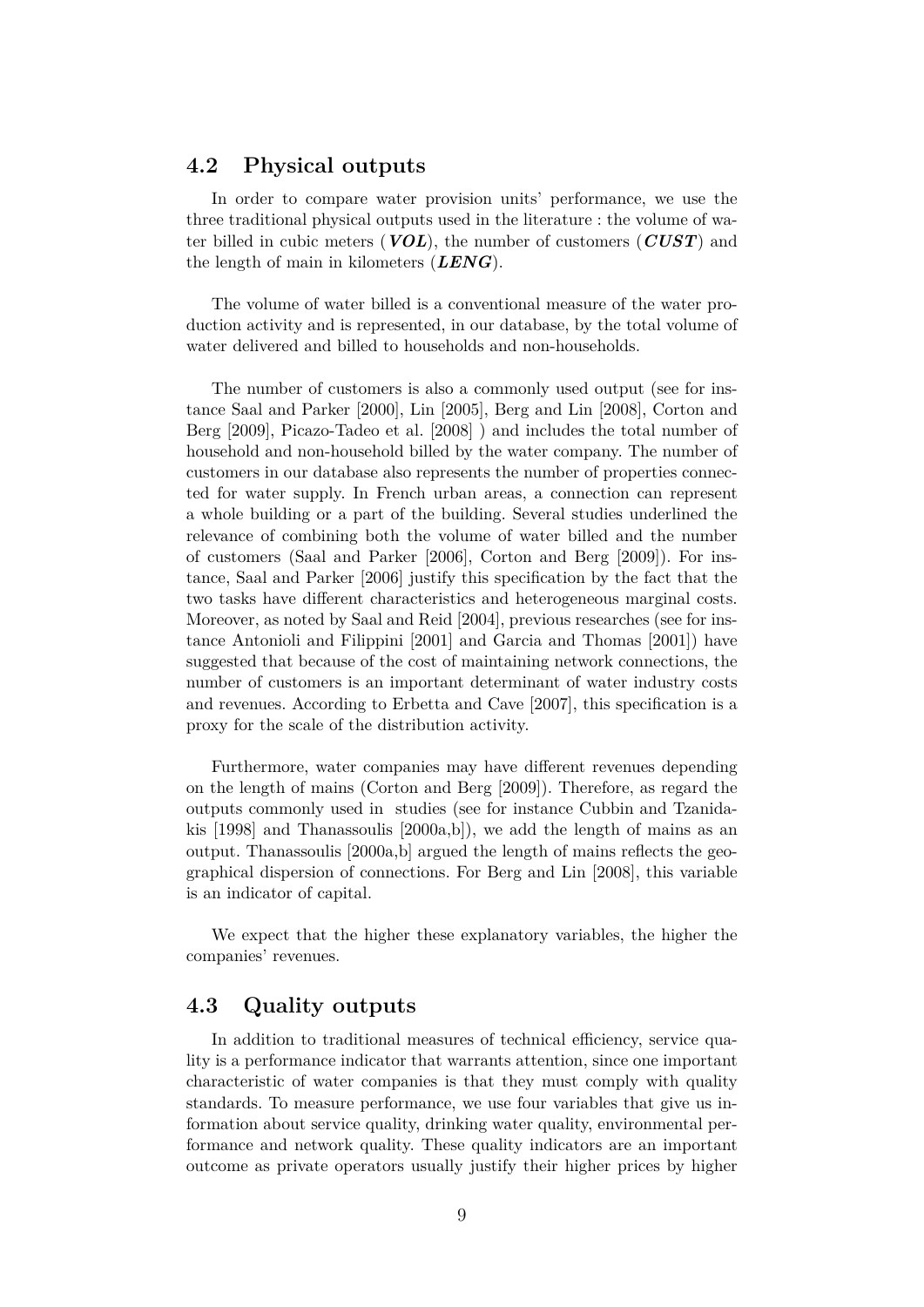quality standards [\(Group](#page-17-4) [\[2007\]](#page-17-4)).

In the water industry, the variables representing quality might differ considerably from one country to another. In some developing countries, service coverage, service continuity or the percentage of water receiving chemical treatment are adequate variables to measure water quality (see for instance [Lin](#page-17-8) [\[2005\]](#page-17-8) and [Berg and Lin](#page-15-2) [\[2008\]](#page-15-2) in the case of Peru, [Corton](#page-16-10) [and Berg](#page-16-10) [\[2009\]](#page-16-10) for the Central American water utilities). In contrast, in developed countries where water services cover nearly all the population, alternative measures of quality are required (see for instance [Saal and Par](#page-18-2)[ker](#page-18-2) [\[2000,](#page-18-2) [2001\]](#page-18-3), [Antonioli and Filippini](#page-15-4) [\[2001\]](#page-15-4), [Estache and Rossi](#page-17-2) [\[2002\]](#page-17-2), [Tupper and Resende](#page-18-8) [\[2004\]](#page-18-8), [Lin](#page-17-8) [\[2005\]](#page-17-8), [Alegre et al.](#page-15-5) [\[2006\]](#page-15-5), [Saal and Parker](#page-18-9) [\[2006\]](#page-18-9), [Saal et al.](#page-18-1) [\[2007\]](#page-18-1), [Berg and Lin](#page-15-2) [\[2008\]](#page-15-2), [Bouscasse et al.](#page-16-11) [\[2008\]](#page-16-11) and [Picazo-Tadeo et al.](#page-17-9) [\[2008\]](#page-17-9)).

To measure the service quality, we use a proxy reflecting the "perception by users of the quality of services provided" (see for instance [Bouscasse](#page-16-11) [et al.](#page-16-11) [\[2008\]](#page-16-11)). We use the rate of customers' complaints (like [Corton and](#page-16-10) [Berg](#page-16-10) [\[2009\]](#page-16-10) and [Bouscasse et al.](#page-16-11) [\[2008\]](#page-16-11), among others), measured as the ratio between the number of written customers' complaints and the number of customers during a given year. On the basis of this variable, we calculate a satisfaction index measured as the ratio between the number of customers minus the number of complaints and the number of customers (*NonComp*). A small number of complaints indicates a higher quality of service. Therefore, we expect the higher the companies' revenues, the higher the satisfaction of customers.

Concerning the drinking water quality, we retain the percentage mean zonal compliance with the microbiological standards (*Drink*) (see for instance [Saal and Parker](#page-18-2) [\[2000\]](#page-18-2)). A higher compliance with microbiological quality standards may have an ambiguous effect on the level of revenues. On the one hand, a better quality of drinking water may be due to a higher share of groundwater sources for an operator. In this case, it is an "environmental" advantage for the operator, since the drinking quality is often regarded as being closely linked to the production of drinking water from groundwater (see for instance [Bouscasse et al.](#page-16-11) [\[2008\]](#page-16-11)). To take this aspect into account, we will add an environmental variable. However, in the other hand, a higher quality of drinking water may also come from firms' efforts to achieve the qualitative criteria. In this case, a positive impact on revenues is expected. In our sample, the drinking water quality never exceeds the 5% of non-compliance. However, as users and municipalities are sensitive to the water quality, we decided to rescale the variable between 0 and 1 to be able to discriminate companies according to this indicator. 0 corresponds to the lower performance, here 95% of samples matching the quality parameters, while 1 corresponds to the best practice, i.e. a total compliance with the 100% conformity to the microbiological parameters.

Another set of variables measures the performance of the water ser-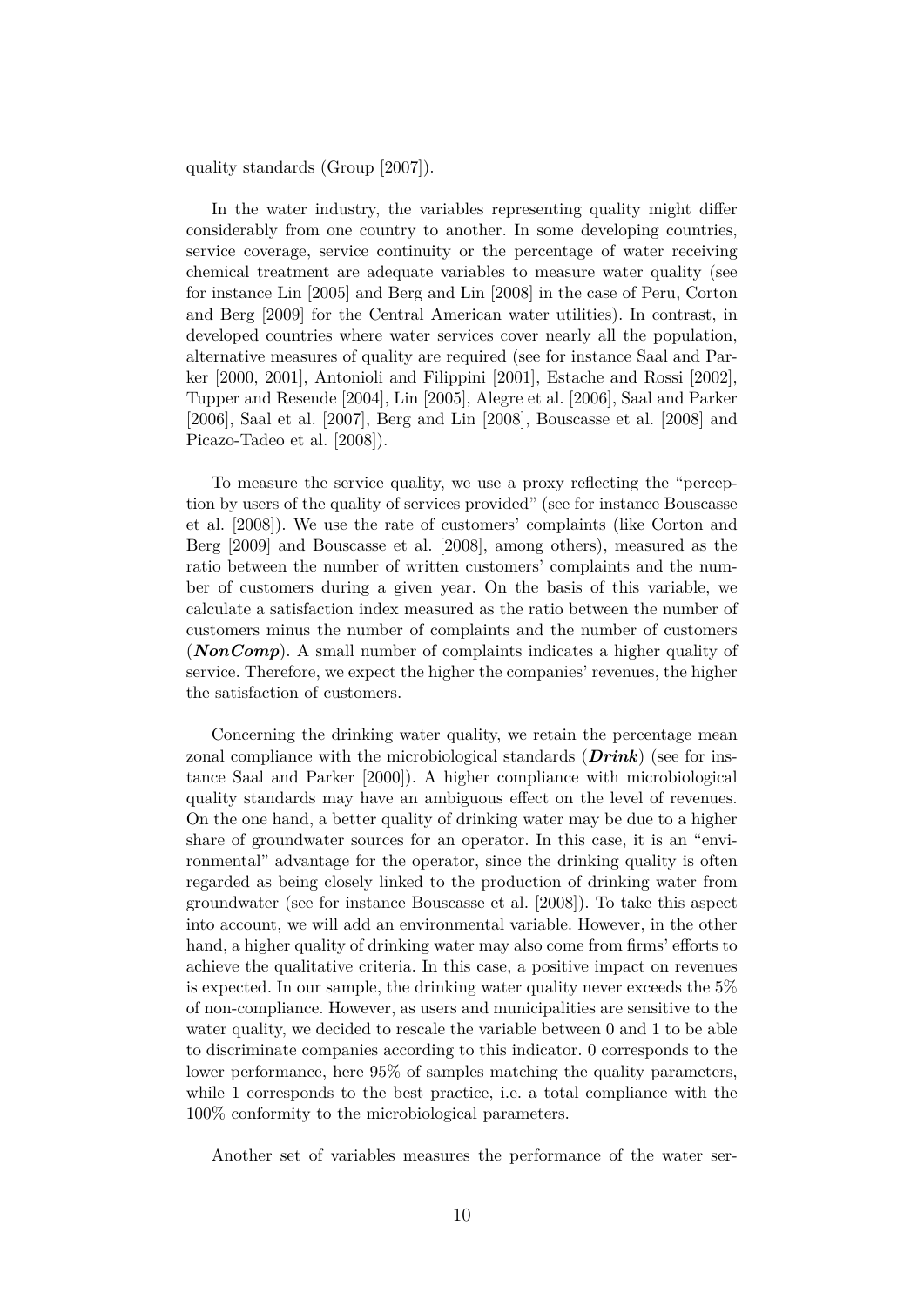vice from the public authority's point of view. In France, water networks are the property of the municipality. The company of the water service, would it be private or public, must report every year an index of the knowledge of the network (*KNOW*). This index going from 0 to 100 depends on the level of information given to the municipality and on network management. It is divided in ten indicators, weighting 10 points each, about information (e.g. "the percentage of network maps updated"), network investments and management (e.g. "Is there a program aiming at replacing all lead connections before 2013 ?" and "Is there an information system to detect leakages ?"). This knowledge indicator is important as one could expect opportunistic operators to withhold information in order to protect themselves from competitors or to get a higher market power during renegotiations with the contractors.

To measure the network quality, we use the linear leakage index (*LOSS*) measured as the ratio between the average amount of daily losses in cubic meters and the length of the distribution network. Some studies use the water losses to take account for deficiencies in either operational or commercial practices. Indeed, as argued by [Corton and Berg](#page-16-10) [\[2009\]](#page-16-10), water losses may reflect a cost trade off between increasing water production and repairing network leaks to keep up with water demand. Hence, the idea is that, to satisfy demand, managers may find it more costly to repair leaks and to control water losses than to increase water production. For [Garcia and Tho](#page-17-10)[mas](#page-17-10) [\[2001\]](#page-17-10), water network losses are considered as a non-desirable output produced jointly with the service of water delivery. For their part, [Coelli](#page-16-12) [et al.](#page-16-12) [\[2003\]](#page-16-12) regard water losses as an indicator of the technical quality of service. In our empirical analysis, we use the inverse of the linear leakage index to keep a growing linear relationship between the latter and the inputs.

### **4.4 Environmental variables**

The efficiency of a firm could be affected by exogenous conditions that are not under the direct control of managers. Environmental variables have been included because they may influence the technology under which water utilities operate and may account for exogenous differences in operating environment experienced by each firm (see [Bhattacharyya et al.](#page-15-0) [\[1995\]](#page-15-0), [Garcia](#page-17-10) [and Thomas](#page-17-10) [\[2001\]](#page-17-10), [Tupper and Resende](#page-18-8) [\[2004\]](#page-18-8) and [Filippini et al.](#page-17-11) [\[2008\]](#page-17-11) among others). These variables enable to take account of the impact of the different characteristics of the network and of the area where the service is provided, thus controlling for heterogeneity among firms<sup>9</sup>.

The source of water (*SOURCE*) is commonly used in benchmarking studies including quality criteria ; The source of water is a proxy not only for the complexity of service provision, but also the level of specific investments needed to operate the service, an important variable from a transaction cost

<sup>9.</sup> The environmental variables used are consistent with many of the mentioned empirical studies. See for instance [Erbetta and Cave](#page-16-3) [\[2007\]](#page-16-3).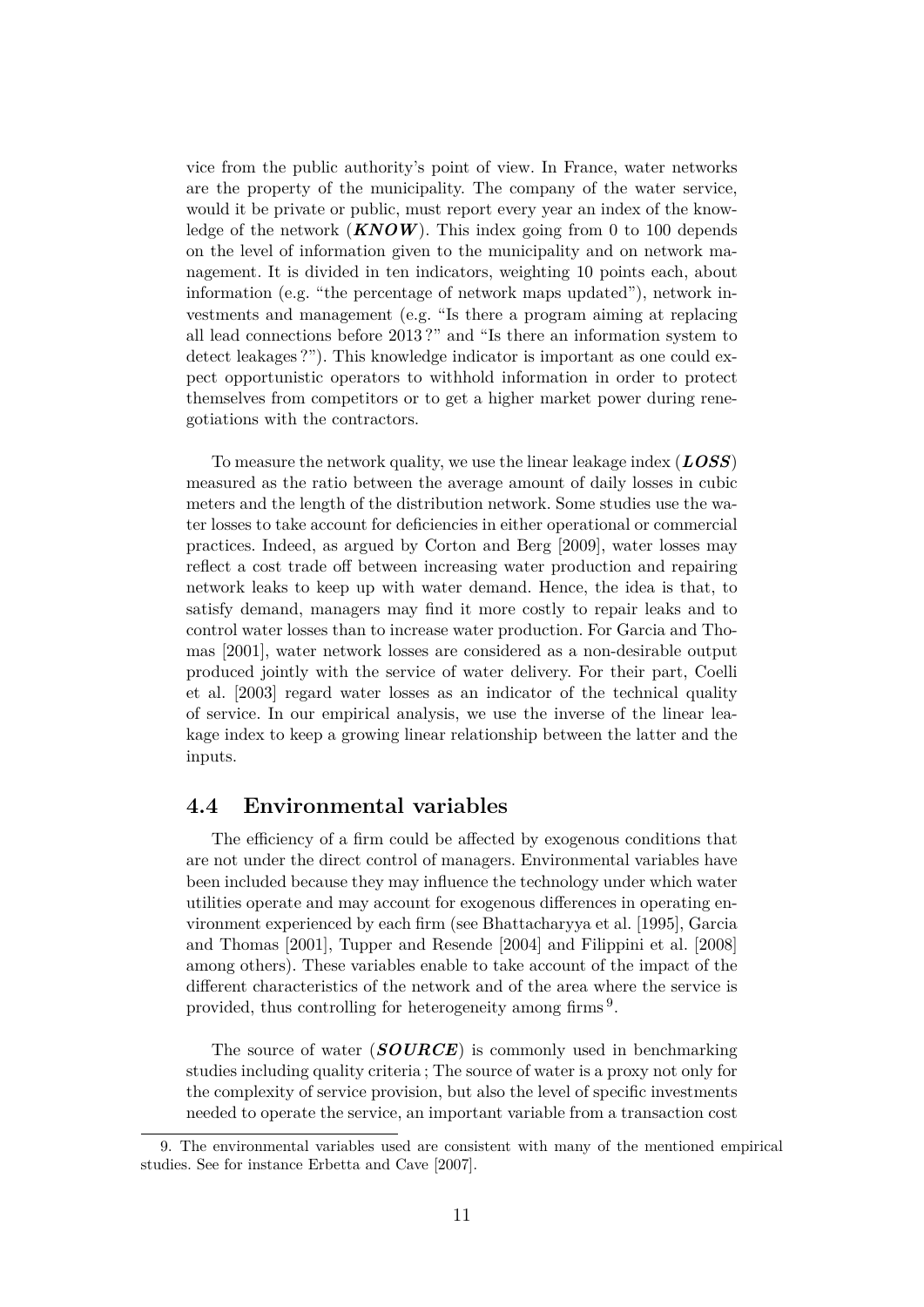perspective [\(Williamson](#page-18-11) [\[1999\]](#page-18-11)). Indeed, as noted before, a better quality of drinking water may be due to a higher share of groundwater sources for an operator. The source of water determine the type of treatment as the quality of underground water is generally more stable over time, reducing uncertainty about the evolution of the kind of treatment over the life of the contracts.

Furthermore, some water services can be subject to a high volatility of demand due to seasonal variations in the population that might necessitate overcapacity in order to satisfy peak-load demand. A dummy variable for the touristic nature of the service (*TOURIST*) takes the value 1 if the service area is considered to be touristic according to the *French National Bureau of Statistics* (INSEE) classification and 0 otherwise.

As noted by [Saal and Reid](#page-18-10) [\[2004\]](#page-18-10), an extensive literature has included measures of the density of operations as an important determinant of water industry costs (see for instance [Bhattacharyya et al.](#page-15-0) [\[1995\]](#page-15-0), [Cubbin and](#page-16-8) [Tzanidakis](#page-16-8) [\[1998\]](#page-16-8), [Antonioli and Filippini](#page-15-4) [\[2001\]](#page-15-4), [Estache and Rossi](#page-17-2) [\[2002\]](#page-17-2)). Therefore, the water service density or, in other words, the population density (*DENS*) is included in our specification and is defined as population per kilometer of water main (i.e. the ratio between the population provided with water and the length of mains). For [Erbetta and Cave](#page-16-3) [\[2007\]](#page-16-3), providing service to a more concentrated population is, generally, cheaper than providing a dispersed population. The idea is that more dispersions of the network, more frequent maintenance and more energy are needed. However, as argued by [Bottasso and Conti](#page-15-6) [\[2003\]](#page-15-6), the population density may have ambiguous effects on cost inefficiency since, one the one hand, it may be more expensive too service dispersed customers, but in the other hand, a higher density may create congestion problems.

Moreover, small towns have fewer internal resources either to produce water themselves or to pay external experts and to monitor and control private operators. At the same time, private operators have little incentive to operate in small towns. This may explain the tendency of small towns to create pools, which then provide water directly through a joint bureau of outsource. A dummy (*POOL*) equals 1 if the municipality provides water jointly with other local authorities, 0 otherwise.

We also add a dummy variable reflecting the activity of companies (*Act*), which assumes a value of 1 if the company manages both water and sewerage activities and 0 otherwise. This dummy should pick up technology differences existing between the water and sewerage companies and the water only companies (see for instance [Hunt and Lynk](#page-17-12) [\[1995\]](#page-17-12), [Saal and](#page-18-3) [Parker](#page-18-3) [\[2001\]](#page-18-3) and [Bottasso and Conti](#page-15-6) [\[2003\]](#page-15-6)). A higher level of performance is expected when the same company runs both activity in accordance with the possibility of scale economies.

Finally, as public-private partnerships in the French water industry are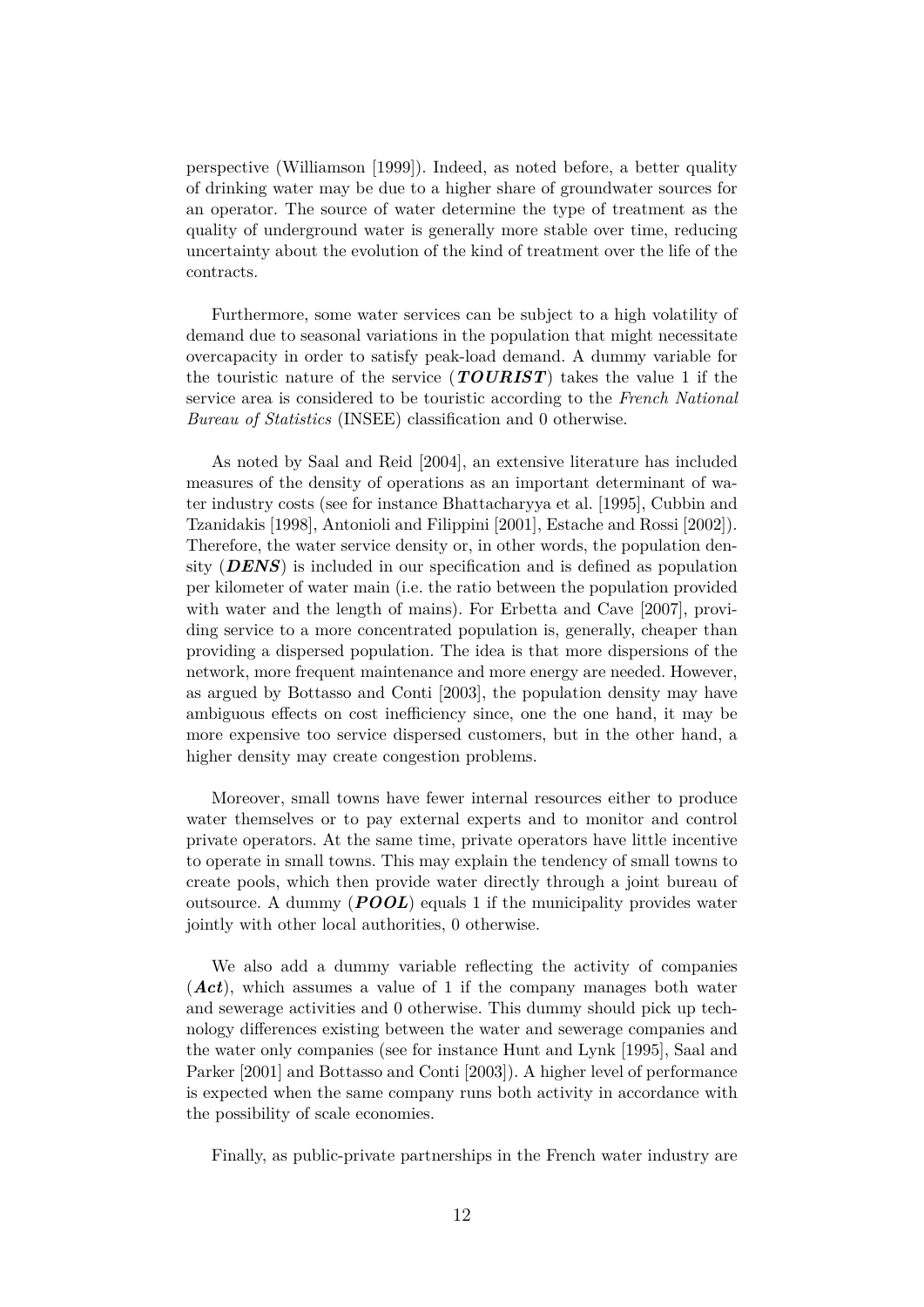characterized by different types of contracts, we also include a management dummy (**MANAGE**) to check whether a given type of management can lead to a predicted level of performance. Our result could thus assess the relative performance of different organizational types. In our sample, the share of public and private managed water companies is summarized in Table [1.](#page-12-0)

| Management Type          | <b>Share</b> |
|--------------------------|--------------|
| Direct Public Management | 47.22%       |
| Delegated Management     | 52.78%       |

TABLE  $1$  – Distribution of Management Types in the 72 water services in 2009

<span id="page-12-0"></span>Note that the proportion of water delivered to non-households is often used to reflect the cost savings associated with supplies to larger customers (see [Cubbin and Tzanidakis](#page-16-8) [\[1998\]](#page-16-8), [Bottasso and Conti](#page-15-6) [\[2003\]](#page-15-6) and [Cor](#page-16-9)[ton](#page-16-9) [\[2003\]](#page-16-9)) but is not available in our database for the moment. However, we think that taking the density population into account enable to partly control for the presence of industrial customers.

Because of missing data, our benchmarking is run on 72 water provision units for the moment (collection of data still is in progress, in the end we should get a sample of 100 water services). Appendix 1 provides a list of the services involved in the benchmarking. The first test, introduced in this draft paper, includes the three physical outputs describe above, one drinking water quality indicator, with the revenue as an input. All the environmental variables described are used to capture heterogeneity between operational conditions. Table [2](#page-13-1) provides the sample summary statistic when using these variables.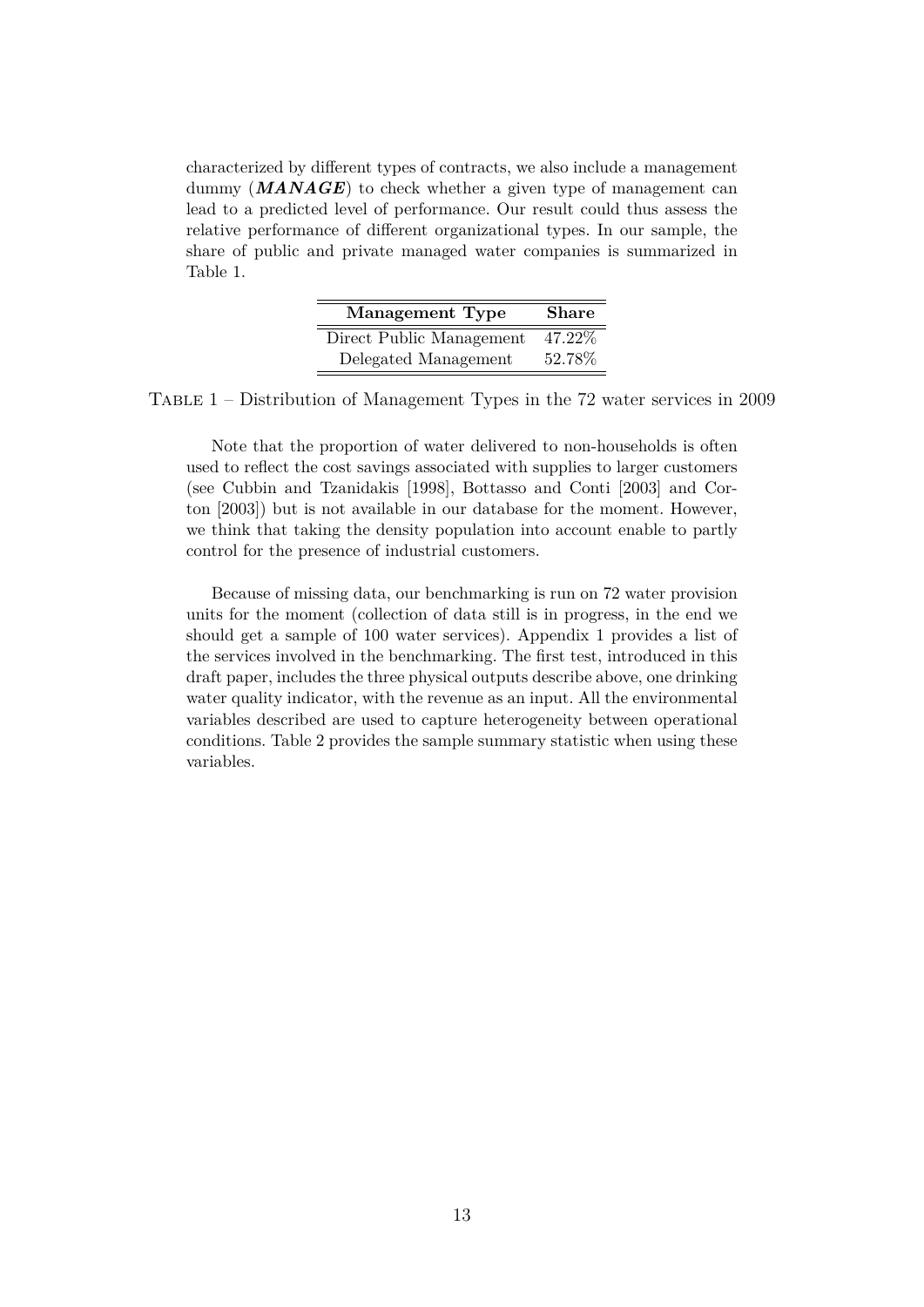| Variables                    | Mean      | <b>Standard deviation</b> | Min    | Max       |
|------------------------------|-----------|---------------------------|--------|-----------|
| Dependant variable           |           |                           |        |           |
| Revenues (in thousands)      | 10,526.77 | 17, 167.59                | 688.11 | 93,623.00 |
| $Debt$ (in thousands)        | 5,662.47  | 7,505.12                  | 0      | 32,293.36 |
| <b>Physical outputs</b>      |           |                           |        |           |
| Volume billed (in thousands) | 7,518.29  | 12,067.10                 | 851.21 | 69,697    |
| Length of mains              | 629.70    | 767.64                    | 86     | 4,123     |
| Nb of customers              | 35,262.31 | 54,238.33                 | 3,378  | 299,123   |
| Environmental variables      |           |                           |        |           |
| Population density           | 192.77    | 95.50                     | 31.73  | 502.95    |
| <i>Touristic Area</i>        | 0.89      | 0.32                      | 0      |           |
| <i>Water Source</i>          | 0.69      | 0.46                      | 0      | 1         |
| Pool of authorities          | 0.51      | 0.50                      |        |           |
| Management                   | 0.47      | 0.50                      |        | 1         |
| Activity                     | 0.50      | 0.50                      | 0      | 1         |
| <b>Quality indicators</b>    |           |                           |        |           |
| Drinking water quality       | 93        | 0.44                      | 98     | 100       |
| $1/Linear$ Leakage Index     | 0.17      | 0.13                      | 0.04   | 0.64      |

<span id="page-13-1"></span>Table 2 – Sample summary statistics *(72 water services in 2009)*

## <span id="page-13-0"></span>**5 Empirical Results**

#### **5.1 Test 1 : using debt as an input**

A summary of the first three-stage DEA results is shown in Table [3.](#page-13-2) The mean technical efficiency score is equal to 0.800, quiet a low level (once again we miss controls that we hope to have fully collected by the end of june), which indicates that the average company could reduce revenues and debt by 20%, still producing the same amount of outputs. The minimum value is 0.413, indicating that there are substantial differences among water services. 40.27% of water services are efficient which seems to be a satisfactory indicator.

|       |       |       | Mean Standard dev. Min Max Nb of efficient services |
|-------|-------|-------|-----------------------------------------------------|
| 0.800 | 0.204 | 0.413 | 29 $(40.27%)$                                       |

<span id="page-13-2"></span>Table 3 – Efficiency summary - Test 1

Table [4](#page-14-0) summarized the differences in performances results between public and private water companies. The mean technical efficiency score is equal to 0.759 for private and mixed managed water companies while it is 0.846 for public companies, indicating that the latter are in average more efficient. This is surprising as one may argue that lower revenues in directly managed water services could be compensated by higher debt levels. Overall, 31.57% of private and mixed companies are efficient in our sample, whereas 50% of public companies determine the efficiency frontier. One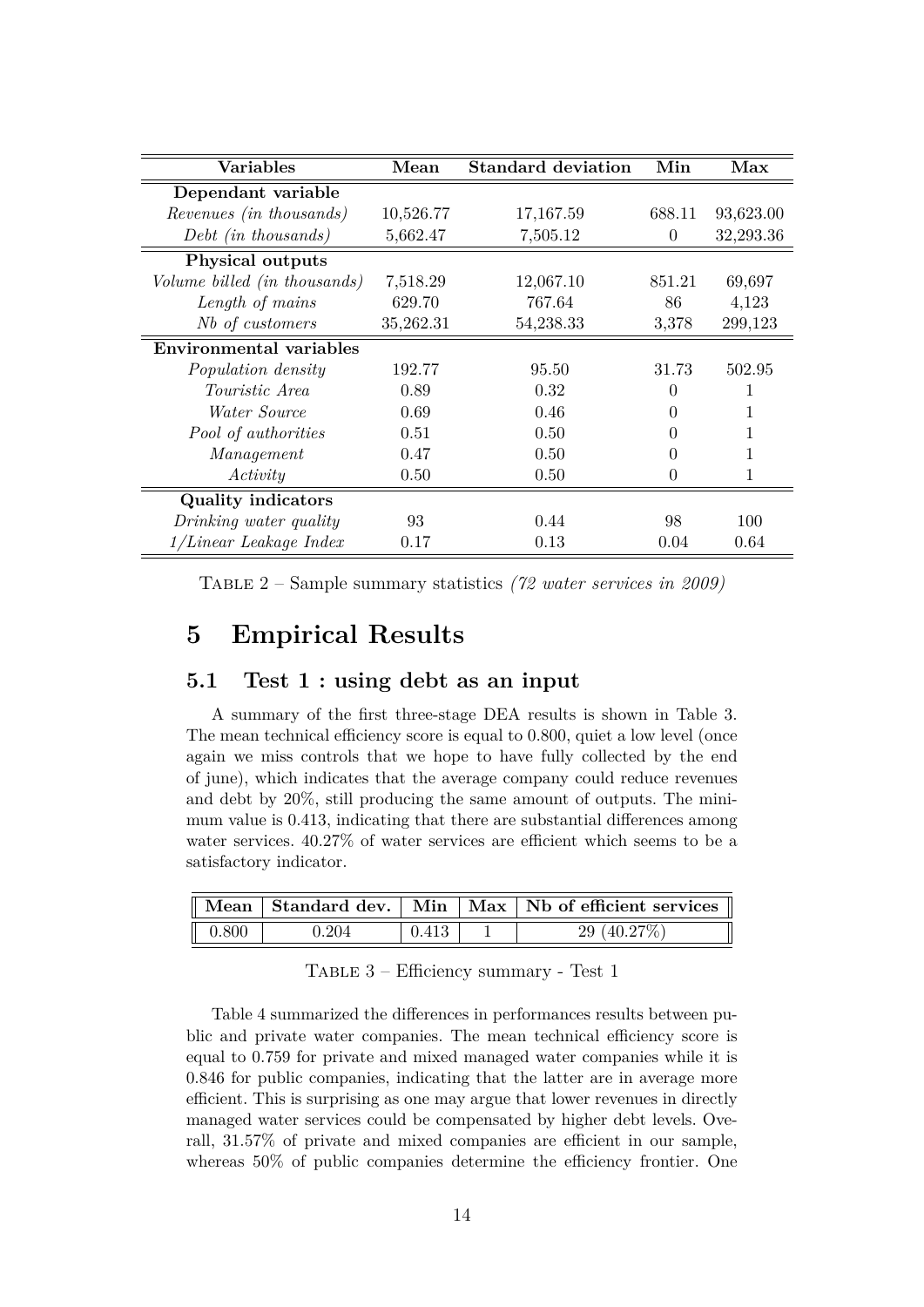may argue that this is due to an unobservable selection effect : municipalities would delegate the water services that are difficult to run while they would run in-house most efficient services. Our results however break the usual argument that private operators are more efficient and keen on sound public finances. Indeed, most of the efficiency gaps are explained by poor water quality or high linear leakage index, thus indicating subsequential high revenues for such inefficiencies in the water service management.

|                          | Private Management Public Management |               |
|--------------------------|--------------------------------------|---------------|
|                          | Score                                | Score         |
| Mean                     | 0.759                                | 0.846         |
| Standard dev.            | 0.204                                | 0.203         |
| Min                      | 0.434                                | 0.388         |
| Max                      |                                      |               |
| Best Rank                |                                      |               |
| Nb of efficient services | 12(31.57%)                           | $17(50.00\%)$ |
| Nb of services           | 38                                   | 34            |

<span id="page-14-0"></span>Table 4 – Private vs. Public management - Test 1

#### **5.2 Test 2 : using debt as a control**

Our second test is summarized in Table [5.](#page-14-1) The mean technical efficiency score is equal to 0.772, a bit lower than in the first test and remains at a low-level. The minimum value is 0.402, indicating that there are substantial differences among water services. The percentage of efficient water services drops from 40.27% to 29.17%. Services that are at the efficiency frontier in test 2 are the same than the ones in test 1. Those which are not anymore at the frontier remain usually close to the frontier.

| $\parallel$ Mean  |       |       | Standard dev.   Min   Max   Nb of efficient services |
|-------------------|-------|-------|------------------------------------------------------|
| $\parallel$ 0.772 | 0.206 | 0.402 | 21(29.17%)                                           |

<span id="page-14-1"></span>Table 5 – Efficiency summary - Test 2

Table [6](#page-15-7) summarized the differences in performances results between public and private water companies when debt is used as a control. The mean technical efficiency score is equal to 0.731 for private and mixed managed water companies and to 0.819 for public companies, indicating that the direct management is still more efficient. Only 21.05% of private and mixed companies are efficient in our sample, whereas 38.23% of public companies determine the efficiency frontier. Using debt as a control may be more robust as we cannot distinguish between short-term and long-term debt neither use the stock of debt as an input (while revenues are yearly flows).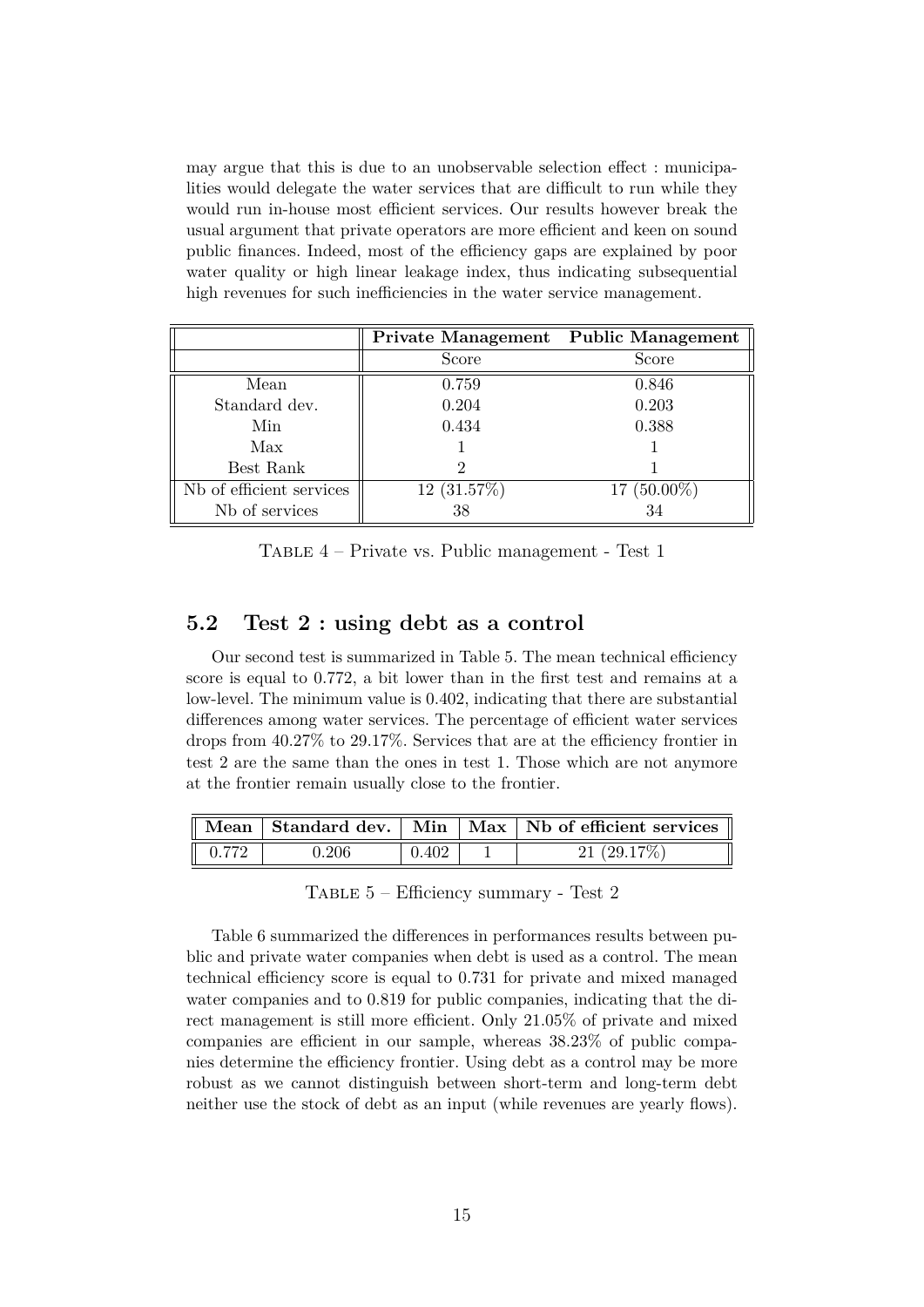|                          | Private Management Public Management |            |
|--------------------------|--------------------------------------|------------|
|                          | Score                                | Score      |
| Mean                     | 0.731                                | 0.819      |
| Standard dev.            | 0.203                                | 0.210      |
| Min                      | 0.421                                | 0.381      |
| Max                      |                                      |            |
| Best Rank                |                                      |            |
| Nb of efficient services | $8(21.05\%)$                         | 13(38.23%) |
| Nb of services           | 38                                   | 34         |

<span id="page-15-7"></span>TABLE  $6$  – Private vs. Public management (debt as a control)

### **6 Conclusion**

By using a mixture of DEA and SFA-based benchmarking approach, we show a higher efficiency of water companies when the management is public. Note however that this result should be interpreted with caution in the extent that some data are missing for the moment and that the benchmarking is run with limited data.

## **Références**

- <span id="page-15-5"></span>Alegre, H., Baptista, J. M., Cabrera, E., Cubillo, F., Duarte, P., Hirner, W., Merkel, W., and Parena, R. (2006). *Performance Indicators for Water Supply Services*. second ed. International Water Association Publishing, London.
- <span id="page-15-4"></span>Antonioli, B. and Filippini, M. (2001). The Use of a Variable Cost Function in the Regulation of the Italian Water Industry. *Utilities Policy*, 10(3- 4) :181–187.
- <span id="page-15-1"></span>Auriol, E. (2000). Concurrence par comparaison : Un point de vue normatif. *Revue Economique*, 51(3) :621–634.
- <span id="page-15-2"></span>Berg, S. and Lin, C. (2008). Consistency in Performance Rankings : The Peru Water Sector. *Applied Economics*, 40(6) :793–805.
- <span id="page-15-0"></span>Bhattacharyya, A., Harris, T. R., Narayanan, R., and Raffiee, K. (1995). Specification and estimation of the effect of ownership on the economic efficiency of the water utilities. *Regional Science and Urban Economics*, 25(6) :759–784.
- <span id="page-15-3"></span>Bhattacharyya, A., Lovell, C. A. K., and Sahay, P. (1997). The Impact of Liberalization on the Productive Efficiency of Indian Commercial Banks. *European Journal of Operational Research*, 98 :332–347.
- <span id="page-15-6"></span>Bottasso, A. and Conti, M. (2003). Cost Inefficiency in the English and Welsh Water Industry : An Heteroskedastic Stochastic Cost Frontier Ap-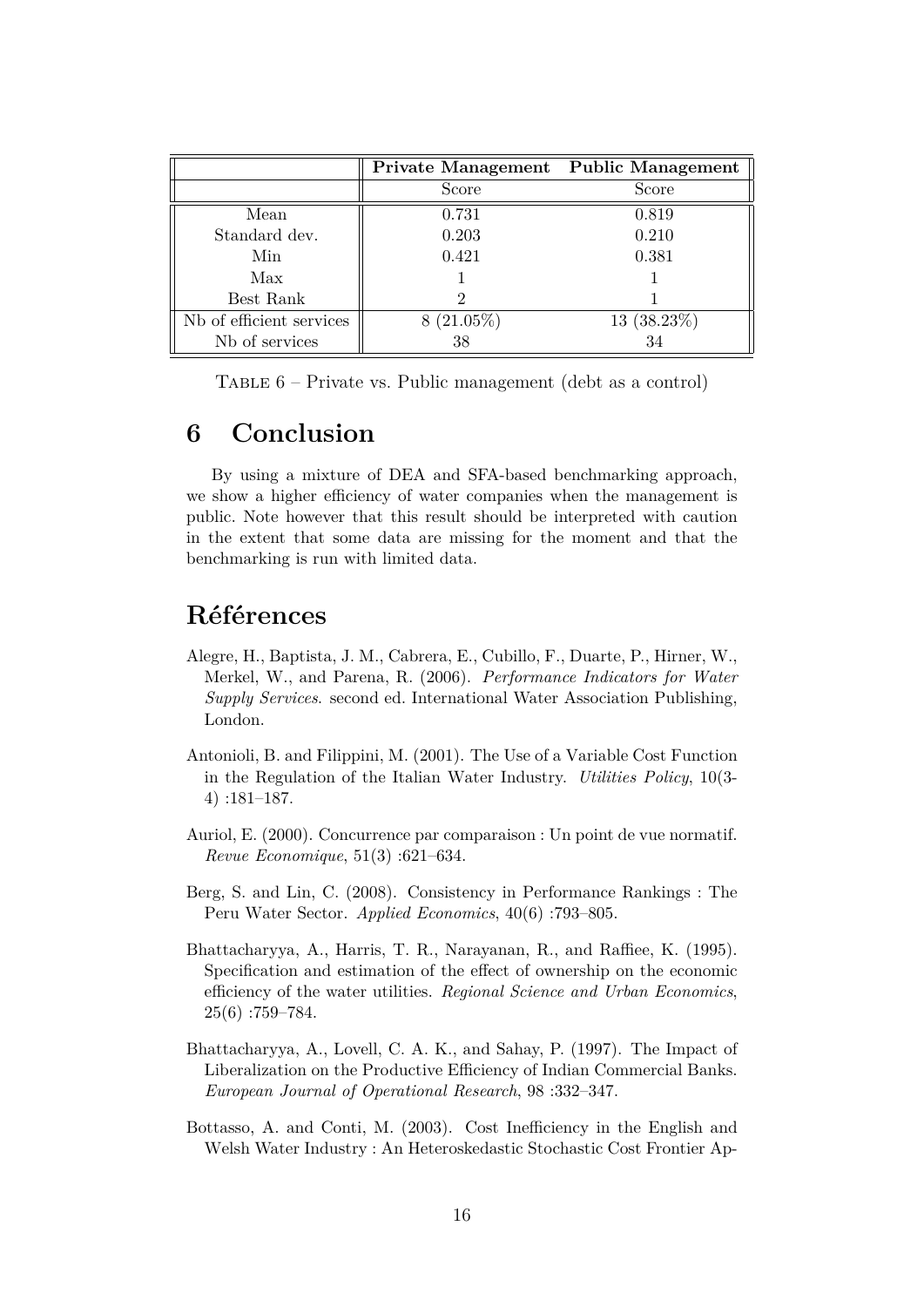proach. Economics Discussion Papers 573, University of Essex, Department of Economics.

- <span id="page-16-11"></span>Bouscasse, H., Destandau, F., and Garcia, S. (2008). Analyse économétrique des coûts des services d'eau potable et qualité des prestations offertes aux usagers. *Revue d'économie industrielle*, 122 :7–26.
- <span id="page-16-1"></span>Carpentier, A., Nauges, C., Raynaud, A., and Thomas, A. (2005). Analyse micro-economique des différentiels de tarification dans les services publics locaux de l'eau. Rapport pour le ministère de l'ecologie et du développement durable, National Economic Research Associates.
- <span id="page-16-5"></span>Charnes, A., Cooper, W. W., Lewin, A. Y., and Seiford, L. M. (1994). *Data Envelopment Analysis : Theory, Methodology and Application*. Kluwer Academic Publishers, Boston.
- <span id="page-16-4"></span>Charnes, A., Cooper, W. W., and Rhodes, E. (1978). Measuring the Efficiency of Decision Making Units. *European Journal of Operational Research*, 2 :429–444.
- <span id="page-16-2"></span>Chong, E., Huet, F., Saussier, S., and Steiner, F. (2006). Public-private partnerships and prices : Evidence from water distribution in france. *Review of Industrial Organization*, 29(1-2) :149–169.
- <span id="page-16-12"></span>Coelli, T. J., Estache, A., Perelman, S., and Trujillo, L. (2003). *A Primer on Efficiency Measurement for Utilities and Transport Regulators*. The World Bank Institute, Washington.
- <span id="page-16-7"></span>Coelli, T. J., Rao, D. S. P., and Battese, G. E. (1998). *An Introduction to Efficiency and Productivity Analysis*. Kluwer Academic Publishers, Dordrecht.
- <span id="page-16-6"></span>Cooper, W. W., Seiford, L. M., and Zhu, J. (2004). *Handbook on Data Envelopment Analysis*. Kluwer Academic Publishers, Boston.
- <span id="page-16-9"></span>Corton, M. L. (2003). Benchmarking in the Latin American water sector : the case of Peru. *Utilities Policy*, 11(3) :133–142.
- <span id="page-16-10"></span>Corton, M. L. and Berg, S. V. (2009). Benchmarking Central American water utilities. *Utilities Policy*, 17(3-4) :267–275.
- <span id="page-16-8"></span>Cubbin, J. and Tzanidakis, G. (1998). Regression versus Data Envelopment Analysis for Efficiency Measurement : An Application to the England and Wales Regulated Water Industry. *Utilities Policy*, 7(2) :75–85.
- <span id="page-16-3"></span>Erbetta, F. and Cave, M. (2007). Regulation and Efficiency Incentives : Evidence from the England and Wales Water and Sewerage Industry. *Review of Network Economics*, 6(4) :425–452.
- <span id="page-16-0"></span>Estache, A. and Kouassi, E. (2002). Sector organization, governance, and the inefficiency of African water utilities. Policy Research Working Paper Series 2890, The World Bank.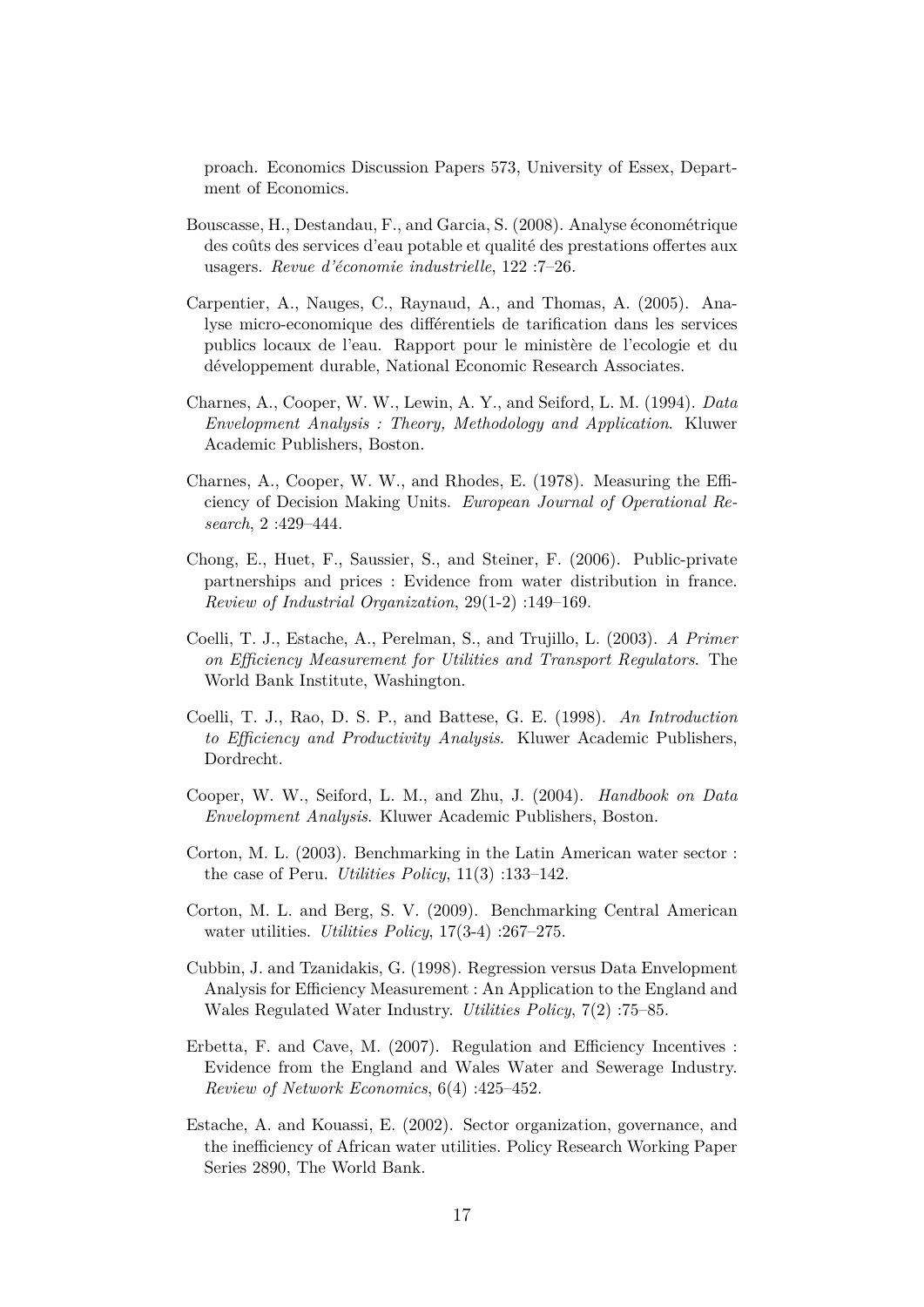- <span id="page-17-2"></span>Estache, A. and Rossi, M. A. (2002). How Different Is the Efficiency of Public and Private Water Companies in Asia ? *World Bank Economic Review*, 16(1) :139–148.
- <span id="page-17-5"></span>Ferrier, G. D. and Lovell, C. A. K. (1990). Measuring Cost Efficiency in Banking : Econometric and Linear Programming Evidence. *Journal of Econometrics*, 46 :229–245.
- <span id="page-17-11"></span>Filippini, M., Hrovatin, N., and ZoriÄ, J. (2008). Cost efficiency of Slovenian water distribution utilities : an application of stochastic frontier methods. *Journal of Productivity Analysis*, 29(2) :169–182.
- <span id="page-17-7"></span>Fried, H. O., Lovell, C. A. K., Schmidt, S. S., and Yaisawarng, S. (2002). Accounting for Environmental Effects and Statistical Noise in Data Envelopment Analysis. *Journal of Productivity Analysis*, 17 :157–174.
- <span id="page-17-6"></span>Fried, H. O., Schmidt, S. S., and Yaisawarng, S. (1999). Incorporating the Operating Environment into a Nonparametric Measure of Technical Efficiency. *Journal of Productivity Analysis*, 12 :249–267.
- <span id="page-17-10"></span>Garcia, S. and Thomas, A. (2001). The Structure of Municipal Water Supply Costs : Application to a Panel of French Local Communities. *Journal of Productivity Analysis*, 16(1) :5–29.
- <span id="page-17-0"></span>Garcia-Sanchez, I. M. (2006). Efficiency Measurement in Spanish Local Government : The Case of Municipal Water Services. *Review of Policy Research*, 23(2) :355–371.
- <span id="page-17-4"></span>Group, B. C. (2007). Etude economique comparative relative aux modes de gestion des services d'eau. Confidential Report.
- <span id="page-17-12"></span>Hunt, L. C. and Lynk, E. L. (1995). Privatisation and Efficiency in the UK Water Industry : An Empirical Analysis. *Oxford Bulletin of Economics and Statistics*, 57(3) :371–88.
- <span id="page-17-1"></span>Kirkpatrick, C., Parker, D., and Zhang, Y.-F. (2006). State versus Private Sector Provision of Water Services in Africa : An Empirical Analysis. *The World Bank Economic Review*, 20(1) :143–163.
- <span id="page-17-3"></span>Lévêque, J. (2005). Réduire le poids des contraintes informationnelle, politique et sociale grâce á la concurrence par comparaison : Le cas des trains régionaux de la sncf. *Revue d'Economie Industrielle*, 111 :57–78.
- <span id="page-17-8"></span>Lin, C. (2005). Service Quality and Prospects for Benchmarking : Evidence from the Peru Water Sector. *Utilities Policy*, 13(3) :230–239.
- <span id="page-17-9"></span>Picazo-Tadeo, A. J., Sáez-Fernández, F. J., and González-Gómez, F. (2008). Does Service Quality Matter In Measuring Performance Of Water Utilities ? *Utilities Policy*, 16(1) :30–38.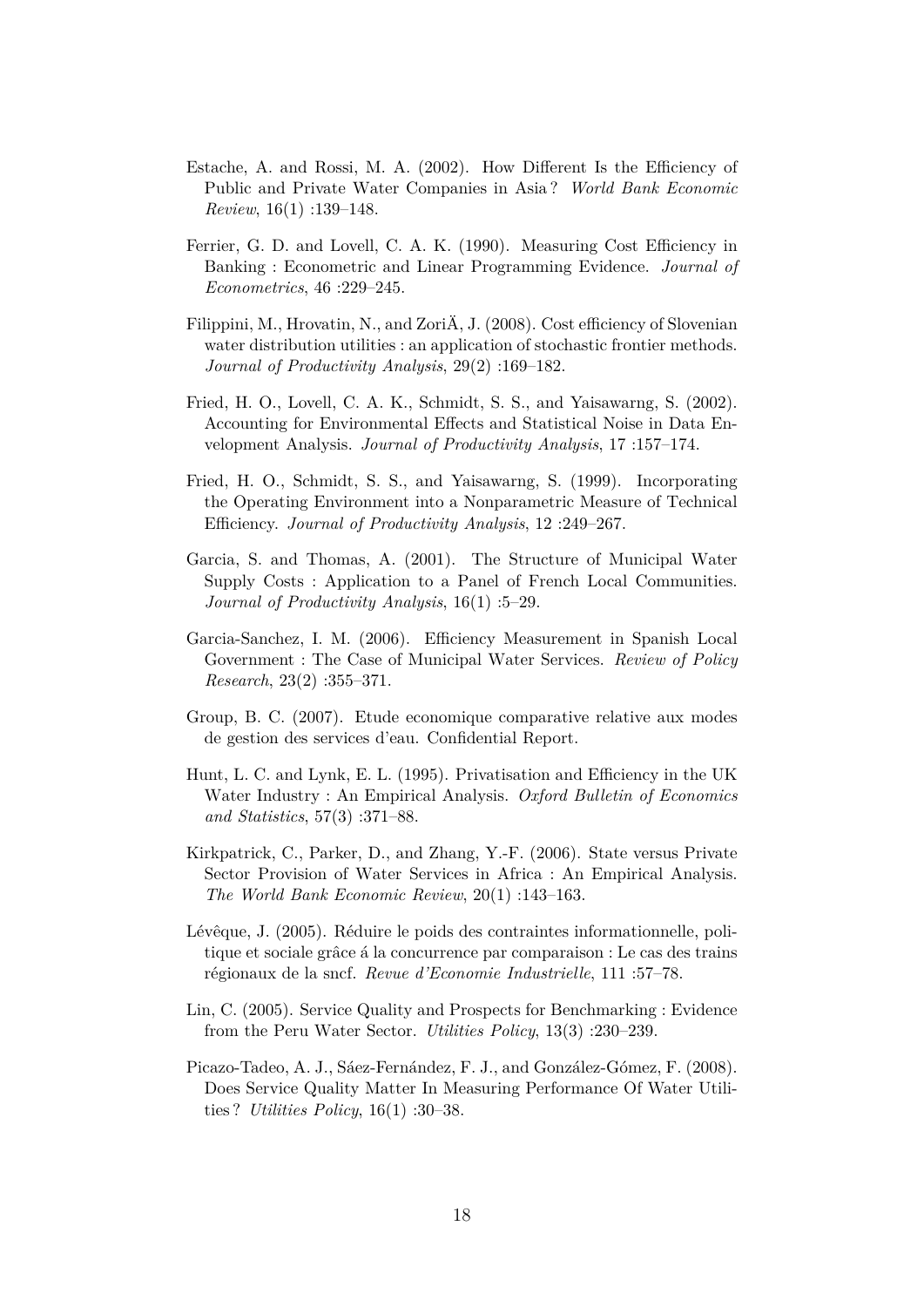- <span id="page-18-1"></span>Saal, D., Parker, D., and Weyman-Jones, T. (2007). Determining the Contribution of Technical Change, Efficiency Change and Scale Change to Productivity Growth in the Privatized English and Welsh Water and Sewerage Industry : 1985-2000. *Journal of Productivity Analysis*, 28(1) :127–139.
- <span id="page-18-2"></span>Saal, D. S. and Parker, D. (2000). The impact of privatization and regulation on the water and sewerage industry in England and Wales : a translog cost function model. *Managerial and Decision Economics*,  $21(6)$  :253-268.
- <span id="page-18-3"></span>Saal, D. S. and Parker, D. (2001). Productivity and Price Performance in the Privatized Water and Sewerage Companies of England and Wales. *Journal of Regulatory Economics*, 20(1) :61–90.
- <span id="page-18-9"></span>Saal, D. S. and Parker, D. (2006). Assessing the Performance of Water Operations in the English and Welsh Water Industry : A Lesson in the Implications of Inappropriately Assuming a Common Frontier. In *In Coelli T., Lawrence D. (eds) : Performance Measurement and Regulation of Network Utilities*. Edward Elgar Publishing, Cheltenham.
- <span id="page-18-10"></span>Saal, D. S. and Reid, D. (2004). Estimating Opex Productivity Growth in English and Welsh Water and Sewerage Companies : 1993-2003. Aston Business School Working Paper.
- <span id="page-18-5"></span>Sage, E. (1999). *La concurrence par comparaison : thi* $\frac{1}{6}$ *orie et appplications. Une proposition pour le secteur de l'eau en France*. Ph.D dissertation, Université Paris Dauphine, Paris, France.
- <span id="page-18-0"></span>Shih, J. S., Harrington, W., Pizer, W. A., and Gillingham, K. (2004). Economies of Scale and Technical Efficiency in Community Water Systems. Resources for the Future. *Discussion paper 04-15*.
- <span id="page-18-4"></span>Shleifer, A. (1985). A theory of yardstick competition. *RAND Journal of Economics*, 16(3) :319–327.
- <span id="page-18-6"></span>Thanassoulis, E. (2000a). DEA and its use in the Regulation of Water Companies. *European Journal of Operational Research*, 127(1) :1–13.
- <span id="page-18-7"></span>Thanassoulis, E. (2000b). The use of Data Envelopment Analysis in the Regulation of UK Water Utilities : Water Distribution. *European Journal of Operational Research*, 126(2) :436–453.
- <span id="page-18-8"></span>Tupper, H. C. and Resende, M. (2004). Efficiency and Regulatory Issues in the Brazilian Water and Sewage Sector : An Empirical Study. *Utilities Policy*, 12(1) :29–40.
- <span id="page-18-11"></span>Williamson, O. (1999). Strategy research : Governance and competence perspectives. *Strategic Management Journal*, 20 :1087–1108.

# **Appendices**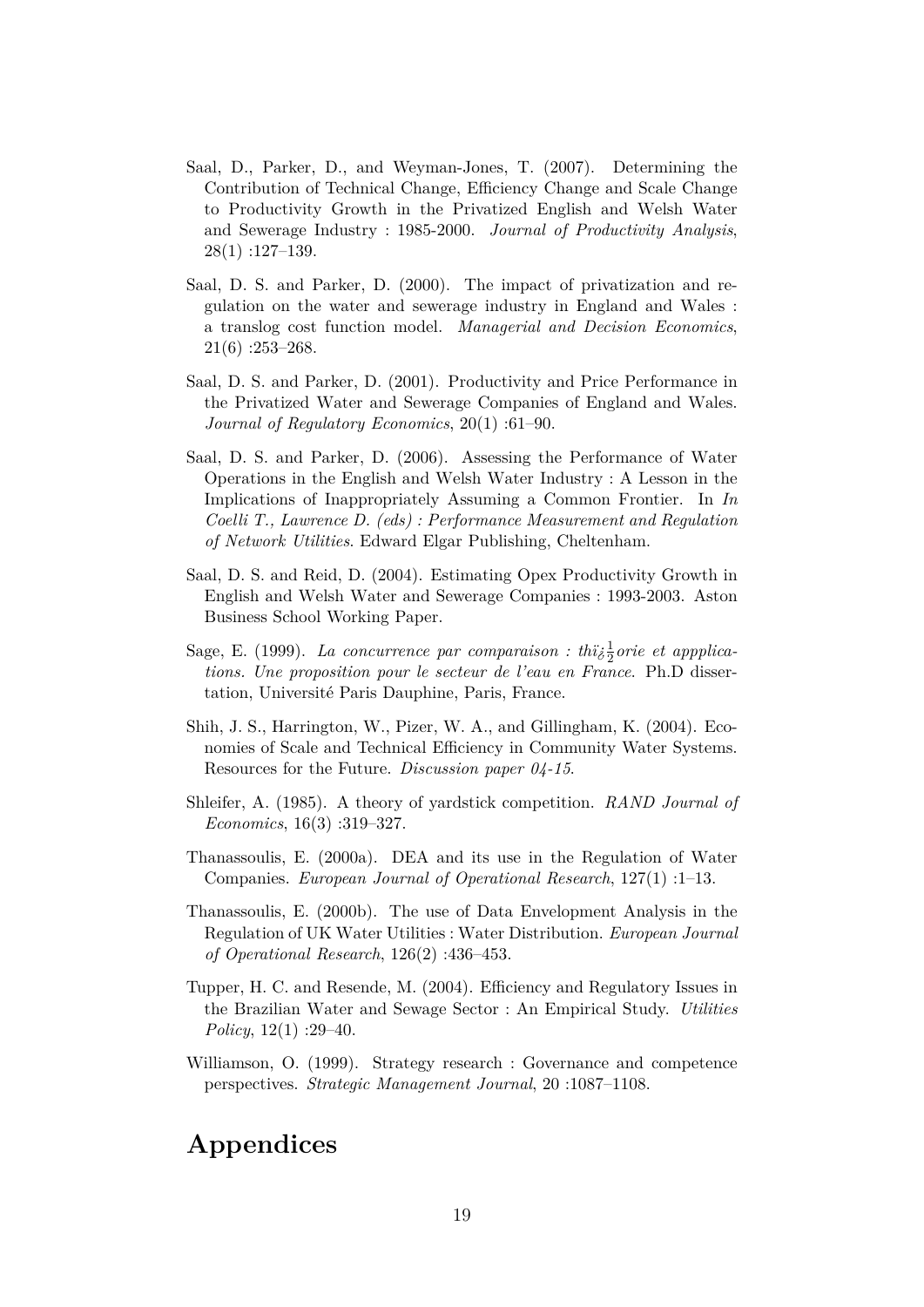|                                |           | Management<br>Private                                            |         |            |           | Public Management  |         |            |
|--------------------------------|-----------|------------------------------------------------------------------|---------|------------|-----------|--------------------|---------|------------|
| Variable                       | Mean      | Standard deviation                                               | Min     | Max        | Mean      | Standard deviation | Min     | Max        |
| Dependant variable             |           |                                                                  |         |            |           |                    |         |            |
| $Revenues$ (in thousands)      | 12,958.90 | 14,734.31                                                        | 688.112 | 83,372     | 7,808.51  | 18,948.91          | 93,623  | 69,697     |
| $Debt$ (in thousands)          | 4,683.29  | 7,807.93                                                         |         | 32,293.359 | 6,756.84  | 7,185.28           |         | 30,559.034 |
| Physical outputs               |           |                                                                  |         |            |           |                    |         |            |
| $Volume$ billed (in thousands) | 8,954.51  | $\infty$<br>9,333.0                                              | 865.536 | 49,241.785 | 5,913.10  | 14,044.494         | 851.207 | 1,228.228  |
| Length of mains                | 717.15    | 739.68                                                           | 76      | 4,123      | 531.96    | 791.29             | 86      | 3,126      |
| Nb of customers                | 40,442.82 | $\overline{2}$<br>50,985.                                        | 3,378   | 299,123    | 29,472.32 | 57,168.54          | 3,615   | 275,370    |
| Quality indicators             |           |                                                                  |         |            |           |                    |         |            |
| $Drinking\ water\ quality$     | 99.74     | 0.099                                                            | 99      | 100        | 99.75     | 0.154              | 98      | 100        |
| 1/Linear Leakage Index         | 0.18      | 0.320                                                            | 0.046   | 0.460      | 0.16      | 0.528              | 0.037   | 0.641      |
| Environmental variables        |           |                                                                  |         |            |           |                    |         |            |
| $Population\ density$          | 198.779   | 98.078                                                           | 94.274  | 502.947    | 187.400   | 94.114             | 31.725  | 424.481    |
| Touristic Area                 | 0.853     | 0.359                                                            |         |            | 0.921     | 0.273              |         |            |
| Water Source                   | 0.706     | 0.462                                                            |         |            | 0.684     | 0.471              |         |            |
| Pool of authorities            | 0.412     | 0.500                                                            |         |            | 0.605     | 0.495              |         |            |
| Actionity                      | 0.559     | 0.504                                                            |         |            | 0.447     | 0.504              |         |            |
|                                |           | TABLE 7 – Descriptive Statistics : Private vs. Public management |         |            |           |                    |         |            |

| l<br>)<br>l<br>$\frac{1}{2}$                                      |  |
|-------------------------------------------------------------------|--|
| - 【"——"<br>$\overline{ }$<br>l<br>.<br>ļ                          |  |
| - てく・+て・:                                                         |  |
| 计数字数字<br>;<br>l<br>֖֧֧֧֧֧֚֚֚֚֚֚֚֚֚֚֚֚֚֚֚֚֚֚֚֚֚֚֚֚֚֬֝֓֝֓֝֓֝֬֝<br>ľ |  |
| I<br>ľ<br>$\frac{1}{2}$<br>I                                      |  |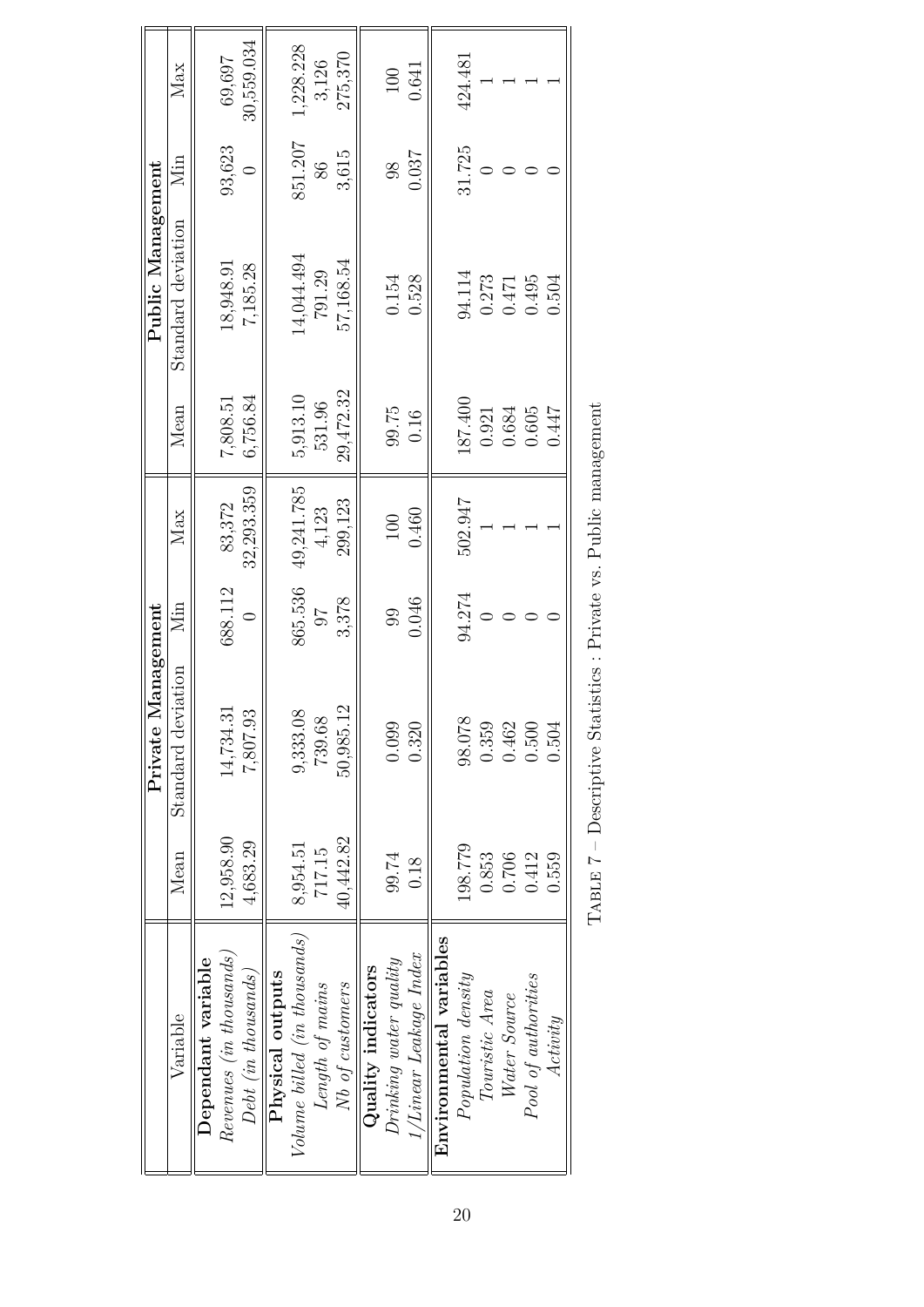| Service ID     | Name of the public authority                      | Organizational type (1 if public) | <b>Efficiency</b> score |
|----------------|---------------------------------------------------|-----------------------------------|-------------------------|
| 1              | AGEN                                              | 0                                 | 0,657                   |
| $\overline{2}$ | ALBI                                              | 1                                 | 1                       |
| 3              | ANGERS LOIRE METROPOLE                            | 1                                 | 1                       |
| $\overline{4}$ | ARLES-CRAU-CAMARGUE-MONTAGNETTE (CA)              | 0                                 | 0,792                   |
| 5              | BELFORTAINE (CA)                                  | 1                                 | 0,72                    |
| 6              | BLANC-MESNIL (LE)                                 | 0                                 | 0,537                   |
| $\overline{7}$ | BORDEAUX (CUB)                                    | 0                                 | $\mathbf{1}$            |
| 8              | BOURGES AGGLO                                     | 1                                 | 0,744                   |
| 9<br>10        | BREST METROPOLE<br>CAEN                           | 0<br>0                            | 0,864<br>0,869          |
| 11             | CERGY-PONTOISE (CA)                               | 0                                 | 0,753                   |
| 12             | CHALON-SUR-SAONE                                  | 0                                 | 0,541                   |
| 13             | CHERBOURG (CU)                                    | 1                                 | 0,719                   |
| 14             | CLERMONT-FERRAND                                  | $\mathbf 1$                       | $\mathbf{1}$            |
| 15             | CONCARNEAU                                        | 1                                 | 0,937                   |
| 16             | COURNON-D'AUVERGNE                                | 1                                 | $\mathbf{1}$            |
| 17             | <b>DENAIN</b>                                     | 1                                 | 1                       |
| 18             | DIGNE-LES-BAINS                                   | 0                                 | $\mathbf{1}$            |
| 19             | EVREUX (CA)                                       | 1                                 | 1                       |
| 20<br>21       | EVRY (CA)                                         | 0                                 | 0,556                   |
| 22             | GAP                                               | $\boldsymbol{0}$<br>0             | 0,717                   |
| 23             | GRAND LYON (CU) GG<br>GRAND LYON (CU) LDE         | 0                                 | 0,469<br>0,653          |
| 24             | GRAND LYON (CU) VEOLIA                            | 0                                 | 1                       |
| 25             | <b>HYERES</b>                                     | 0                                 | 0,476                   |
| 26             | JOUARS PONCHARTRAIN MAUREPAS (SIE)                | 0                                 | 1                       |
| 27             | LA SEYNE-SUR-MER                                  | 0                                 | 0,66                    |
| 28             | LANNION                                           | 1                                 | $\mathbf{1}$            |
| 29             | LAVAL                                             | 1                                 | 0,601                   |
| 30             | LE MANS (CU)                                      | 1                                 | $\mathbf{1}$            |
| 31<br>32       | LILLE METROPOLE (EDN)<br>MACON                    | 1<br>$\bf{0}$                     | 1<br>0,694              |
| 33             | MANOSQUE                                          | $\Omega$                          | 0,798                   |
| 34             | MEAUX                                             | 1                                 | $\mathbf{1}$            |
| 35             | MONT-DE-MARSAN                                    | 1                                 | $\mathbf{1}$            |
| 36             | MONTLUCON (CA)                                    | 1                                 | 0,838                   |
| 37             | <b>MONTPELLIER</b>                                | $\bf{0}$                          | $\mathbf{1}$            |
| 38             | <b>MOULINS</b>                                    | 1                                 | 0,657                   |
| 39             | NICE-COTE-D'AZUR (CA)                             | 0                                 | $\mathbf{1}$            |
| 40<br>41       | NIMES METROPOLE (CA)                              | $\Omega$<br>1                     | 0,798<br>$\mathbf{1}$   |
| 42             | PLOEMEUR<br>POITIERS (CA)                         | 1                                 | 0,959                   |
| 43             | REIMS METROPOLE                                   | 1                                 | 0,933                   |
| 44             | ROANNAISE DE L'EAU (SIE)                          | 1                                 | 0,7                     |
| 45             | ROCHEFORT                                         | 1                                 | 0,701                   |
| 46             | ROCHE-SUR-YON (LA)                                | 0                                 | $\mathbf{1}$            |
| 47             | SAINT LOISE 1 (CCA)                               | $\bf{0}$                          | 0,519                   |
| 48             | SAINT-AMAND-LES-EAUX                              | 1                                 | 0,388                   |
| 49             | SAINT-AVOLD                                       | 1                                 | 0,908                   |
| 50<br>51       | SAINT-BRIEUC<br>SAINT-DIZIER                      | 1<br>0                            | 0,423<br>0,685          |
| 52             | SAINT-ETIENNE                                     | 0                                 | 1                       |
| 53             | SAINT-MALO                                        | 0                                 | 0,488                   |
| 54             | SICASIL                                           | 0                                 | 0,78                    |
| 55             | SIE NORD MARMANDE (REGION NM)                     | $\overline{0}$                    | $\mathbf{1}$            |
| 56             | SIECL                                             | 0                                 | 0,434                   |
| 57             | SMGSEVESC (VERSAILLES-SAINT-CLOUD)                | 0                                 | 0,907                   |
| 58             | STRASBOURG (CUS)                                  | $\mathbf 1$                       | $\mathbf{1}$            |
| 59             | SYNDICAT DU NORD DU LOT<br>SYNDICAT DU SUD DU LOT | 0                                 | 1                       |
| 60<br>61       | THIONVILLE                                        | 0<br>$\mathbf 1$                  | $\mathbf{1}$<br>0,425   |
| 62             | 21<br>THONON-LES-BAINS                            | 1                                 | $\mathbf{1}$            |
| 63             | VOIRONNAIS (CA PAYS)                              | $\mathbf 1$                       | $\mathbf{1}$            |
| 64             | ARGENTAN                                          | $\overline{0}$                    | 0,471                   |
| 65             | COLMAR (CA)                                       | 1                                 | -1.                     |
| 66             | <b>SALLANCHES</b>                                 | 1                                 | 1                       |
| 67             | CASTRES                                           | 0                                 | $\mathbf{1}$            |
| 68             | SENART-VILLE-NOUVELLE (SAN)                       | 0                                 | 0,669                   |
| 69<br>70       | BRIVE (CA)<br>CAHORS                              | 0<br>1                            | 0,598<br>0,473          |
| 71             | <b>CLUSES</b>                                     | 0                                 | 0,468                   |
| 72             | HEROUVILLE-SAINT-CLAIR                            | 1                                 | 0,624                   |
|                |                                                   |                                   |                         |

TABLE – Efficiency scores and ranking - Test  $1$